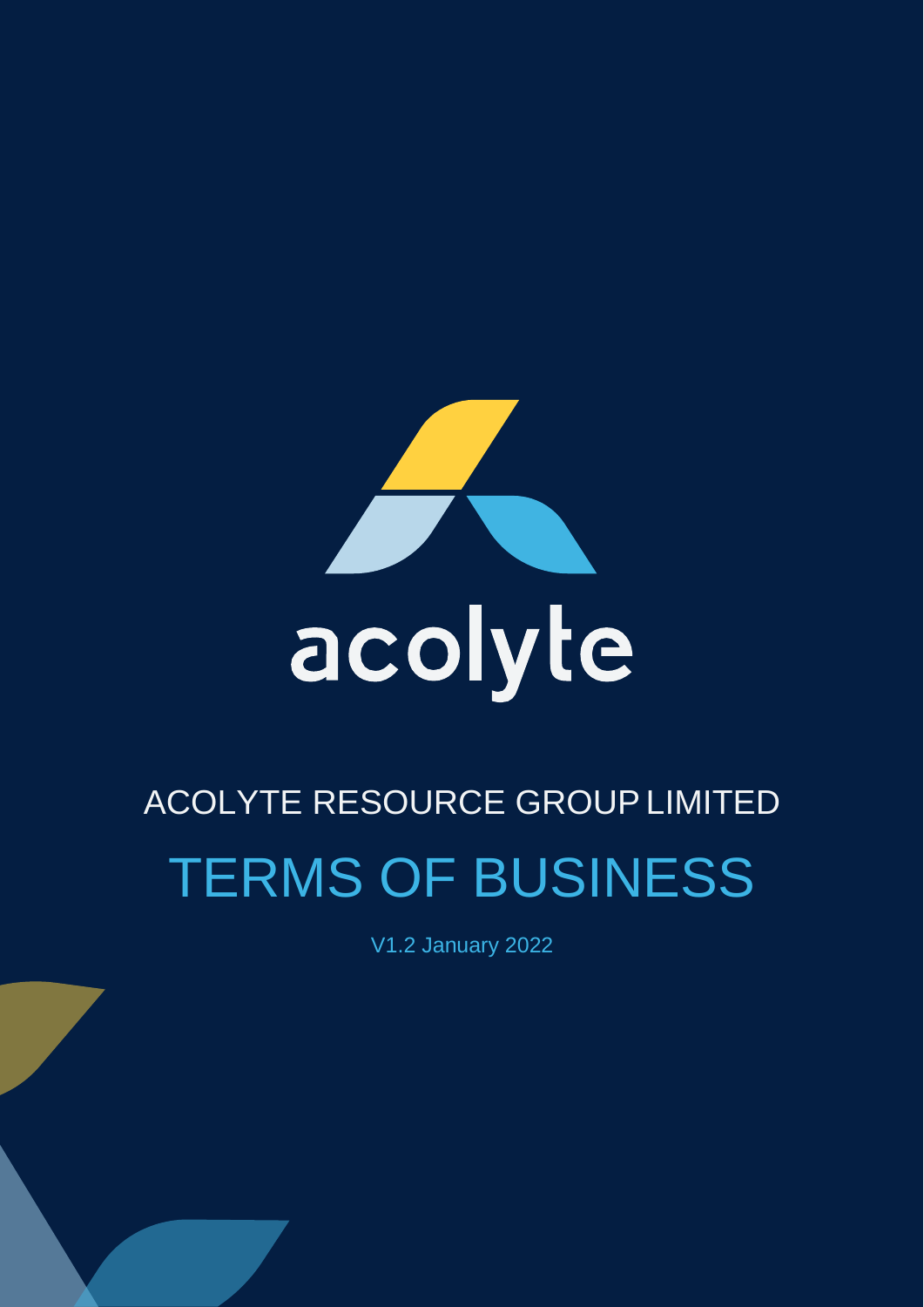

Thank you for purchasing a subscription to Acolyte, a web-accessible application developed and maintained by Acolyte Resource Group Limited, a company incorporated in England and Wales with registered number 07183288, whose registered office is at 27 Surrey Street, Arundel EN18 9BT ("Acolyte").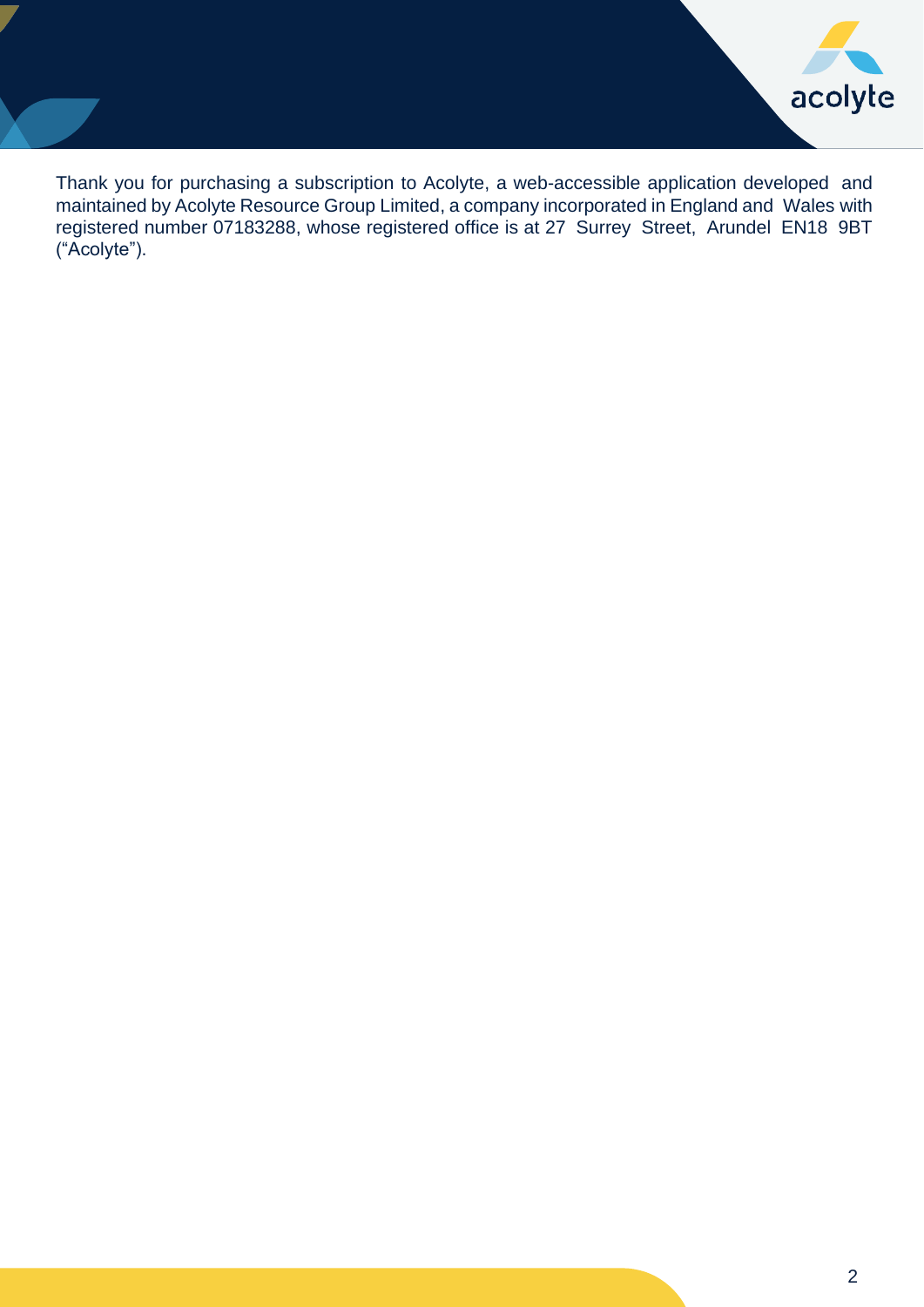

## **1. DEFINITIONS AND INTERPRETATION**

1.1 In this Agreement unless the context otherwise requires the following words shall have the following meanings

#### **Access Date**

The date on which the Client first gains access to the Application.

#### **Agreement**

Means the Order Form and Terms of Business.

#### **Application**

Means the web-based application developed and maintained by Acolyte, which assists Clients with their staffing needs. Reference to the "Application" includes Intelligence Reports and Insight Reports delivered through the Application.

#### **Authorised User**

Means an employee or an independent contractor of the Client who meets the requirements of clause 6 and is registered to receive a User ID to access and use the Application on behalf of the Client.

#### **Briefing Report**

A report created by Acolyte as a result of receiving a Job Description.

#### **Business Day**

Means a day other than a Saturday, Sunday or public holiday, when banks in England and India are open for business.

#### **Candidate**

Individual persons identified by the Application as being relevant to a Search and "Candidate Data" shall be construed accordingly.

#### **Change Request & Change Notice** Have the definitions given in clauses 5.1 and 5.2.

#### **Client Data**

The data provided by the Client for the purpose of using theApplication or commissioning Intelligence Reports

#### **Commencement Date**

The date on which this Agreement comes into effect, which shall be the date on which it is signed or the Access Date, whichever is the earlier.

#### **Confidential Information**

Information that is proprietary or confidential to either party and is either clearly labelled as such or identified as Confidential Information in clause 11.5. Job Descriptions, Briefing Reports and Intelligence Reports shall all be the Confidential Information of the Client.

#### $\blacksquare$ **Data Protection Legislation**

Means all applicable data protection and privacy legislation in force from time to time in Europe, UK and any country where Candidates are based as relevant, including but not limited to, the GDPR, the UK GDPR, the Data Protection Act 2018, the Privacy and Electronic Communications Directive 2002/58/EC (as updated by Directive 2009/136/EC) and the Privacy and Electronic Communications Regulations 2003 (SI 2003/2426) as amended.

#### **End User Terms**

The terms of use presented to each Authorised User at the time of their initial log in into the Application, which is available on the Acolyte [website](http://www.acolytegroup.co.uk/) and which may be amended at any time by the Company.

#### **Fees**  $\mathcal{L}$

Means the charges as set out in the Order Form or any Change Notice.

#### **Good Industry Practice**

Means the use of standards, practices, methods and procedures conforming to Data Protection Legislation and the exercise of that degree of skill, care, diligence, prudence and foresight which would reasonably and ordinarily be expected from a skilled and experienced person engaged in the provision of similar services to an entity of a similar size and nature as Acolyte under the same or similar circumstances.

#### **Initial Term**

The initial term of this Agreement as set out in the Order Form.

#### **Insight Report**

A report created by Acolyte and made available to all Clients through the Application, on topics of general interest relating to aspects of the labour market.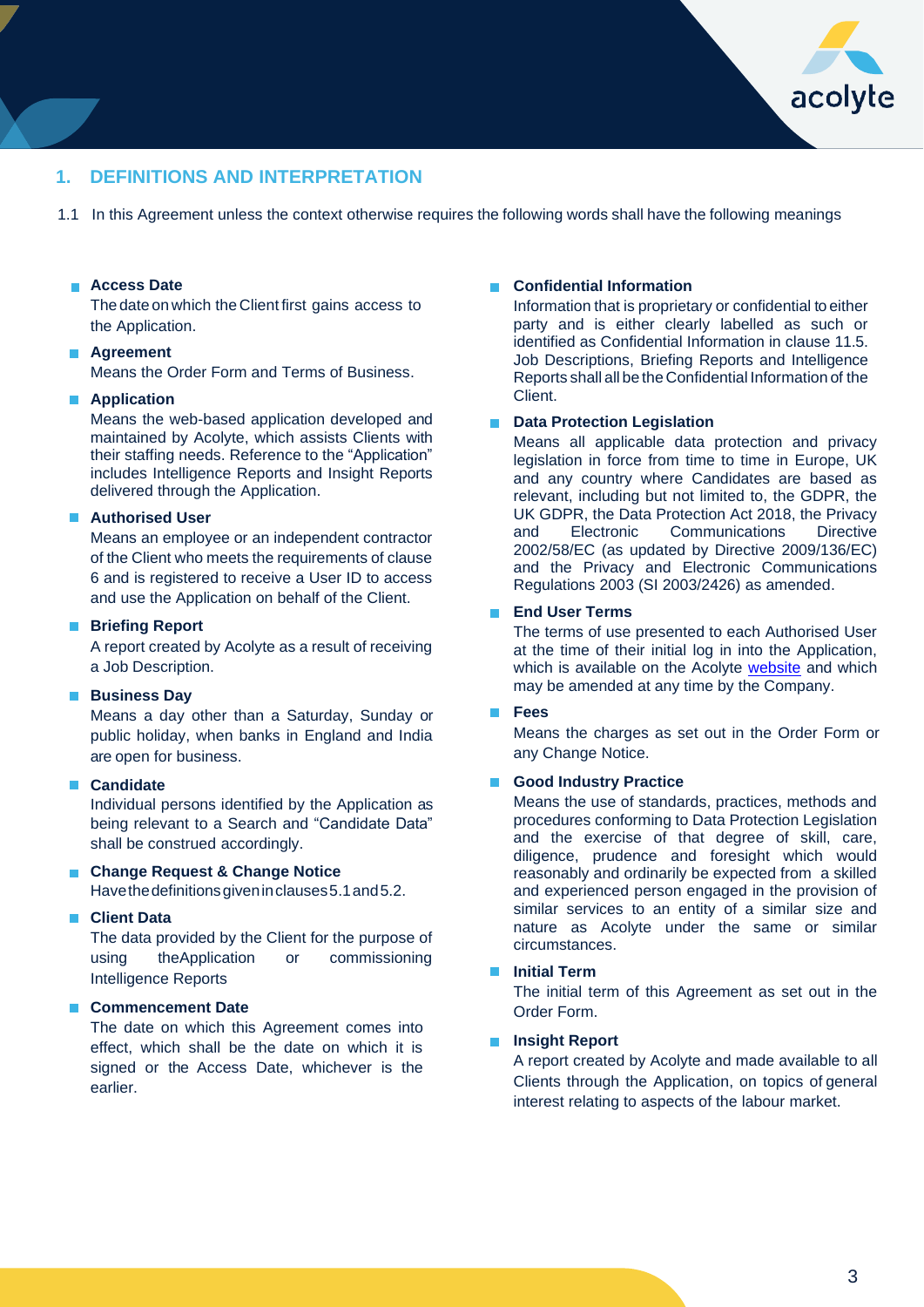

#### **Intellectual Property Rights**

Means all trade secrets, patents and patent applications, trademarks and service marks (whether registered or unregistered and including any goodwill acquired in such trademarks and service marks), trade names, business names, internet domain names, e-mail address names, copyrights (including rights in computer software, object code and source code), moral rights, database rights, design rights, rights in know-how, rights in confidential information, rights in inventions (whether patentable or not) and all other intellectual property and proprietary rights (whether registered or unregistered, and any application for the foregoing), and all other equivalent or similar rights which may subsist anywhere in the world.

#### **Intelligence Report**

A report which is commissioned by the Client into an aspect of its staffing needs or staffing challenges, or an aspect of the job market as a whole.

#### **Job Description**

Means the Client's requirements relating to a Search, provided to Acolyte which results in the creation of a BriefingReport.

#### **Licence**

Means the permission to access and use the Application granted to the Client and its Authorised Users in accordance with the terms of this Agreement.

#### **Malware**

Anything or device (including any software, malware, code, file or programme) which may: prevent, impair or otherwise adversely affect the operation of any computer software, hardware or network, any telecommunications service, equipment or network or any other service or device; prevent, impair or otherwise adversely affect access to or the operation of any programme or data, including the reliability of any programme or data (whether by re-arranging, altering or erasing the programme or data in whole or part or otherwise); or adversely affect the user experience, including worms, Trojan horses, viruses, malicious code and other similar things or devices.

## **Normal Business Hours**

9:00am to 5:00pm UK time, each Business Day.

#### **Parties**

Means the parties to this Agreement, being Acolyte and the Client.

#### **RenewalTerm**

The period described in the Order Form, and "Renewal Date"shall be construed accordingly.

#### **Scope**

The details of the Search or the Intelligence Report to be performed by the Application, as further set out in clauses 3 and 4.

### **Search**

The definition and creation of a specific talent pool in order to fill a vacancy in the Client's staff, in relation to which the Client has created a Job Description and supplied it to Acolyte.

#### **Security Breach**

Means any actual or reasonably suspected:

(a) unauthorised use of, or unauthorised access to the Application or the computer systems used by or on behalf of Acolyte; (b) damage to, or inability to access the Application due to malicious use or an attack; (c) unauthorised access to, theft of or loss of the data of any person; (d) unauthorised use of Client Data for the purposes of actual or attempted theft, fraud, identity theft or other misuse; (e) unauthorised disclosure of Confidential Information; or (f) breach of, or transmission of malicious code to, computer systems owned or operated by Acolyte;

#### **Service Levels**

Means the service levels set out in Schedule 1.

#### **Term**

The period of time during which this Agreement remains in force, being the Initial Term and any Renewal Terms.

#### **User ID**

Means the unique user identification assigned to an Authorised User to access and use the Application and the Services.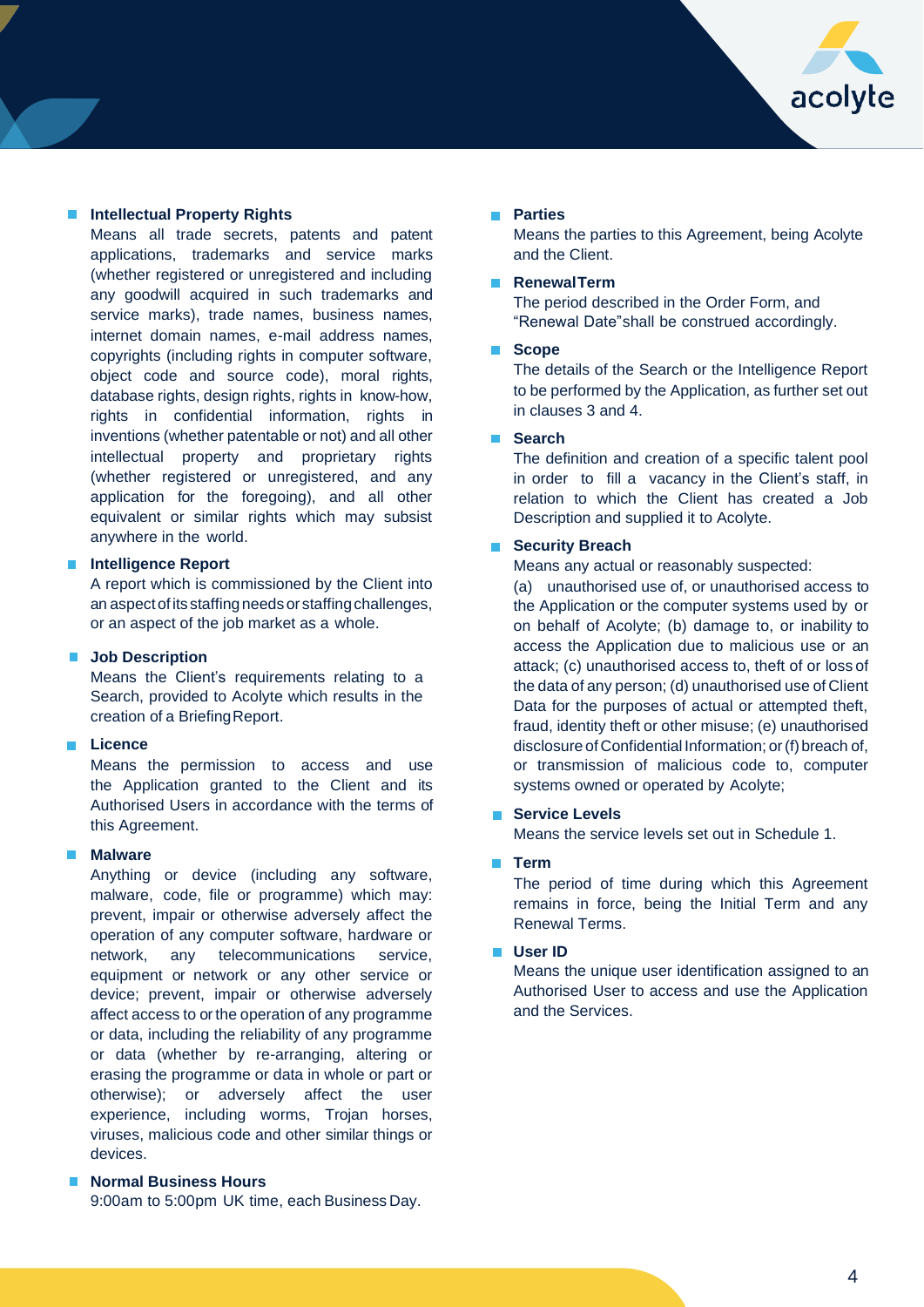

- 1.2 Clause, schedule and paragraph headings shall not affect the interpretation of this Agreement.
- 1.3 A person includes an individual, corporate or unincorporated body (whether or not having separate legal personality), and a reference to a company shall include any company, corporation or other body corporate, wherever and however incorporated or established.
- 1.4 Unless the context otherwise requires, words in the singular shall include the plural, and a reference to one gender shall include a reference to the other genders.
- 1.5 A reference to a statute or statutory provision is a reference to it as amended from time to time.
- 1.6 A reference to writing or written includes e-mail.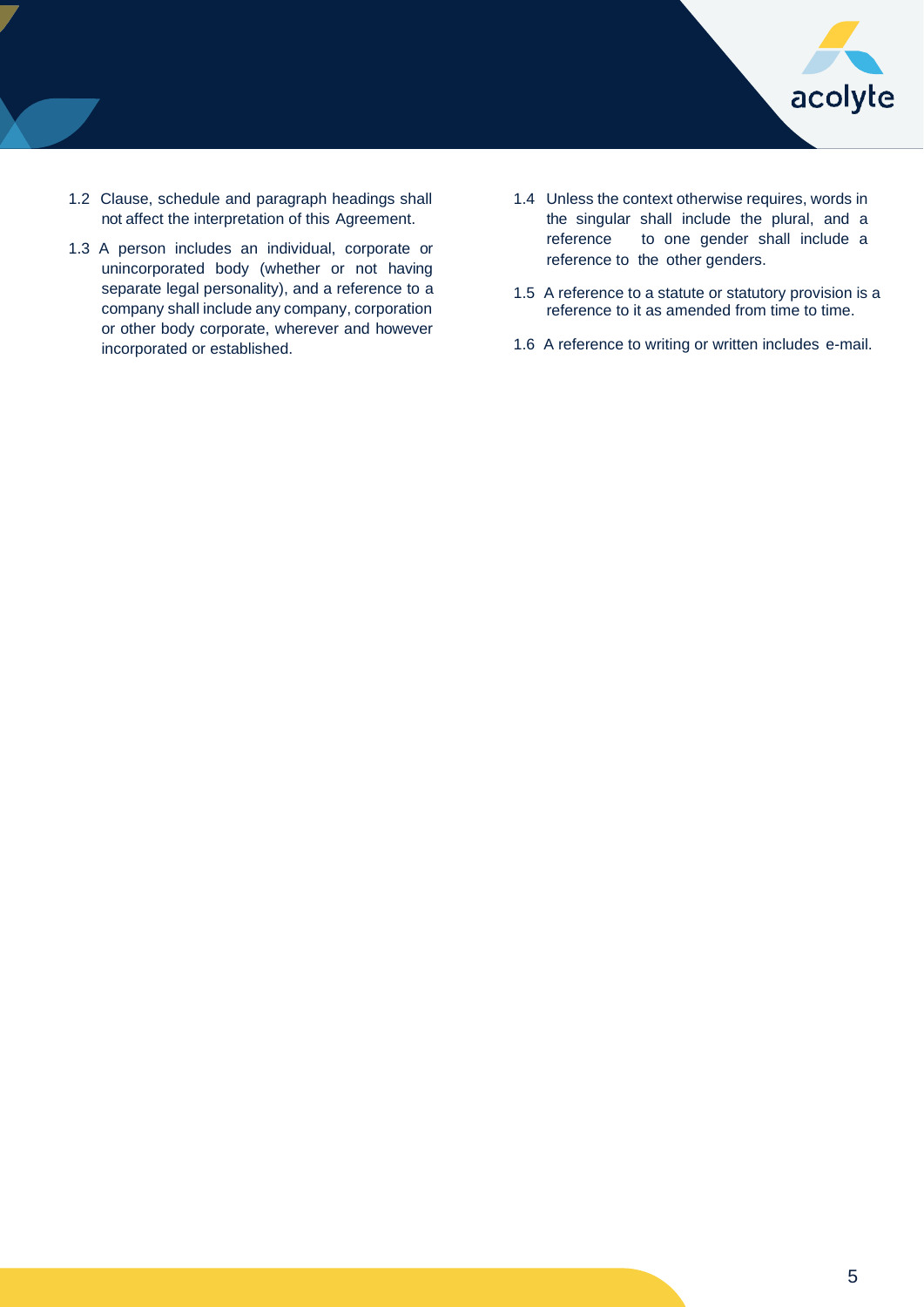

## **2. THE APPLICATION**

- 2.1 In consideration of the Client's acceptance of this Agreement and the Client's payment of the Fees set out in the Order Form, Acolyte shall provide access to the Application and hereby grants to the Client a non-exclusive and non-transferable Licence to use the Application on the terms set out in this Agreement. The rights provided under this clause are granted to the Client and to any other entity within the Client's group of companies.
- 2.2 The Licence permits the Client to:
	- 2.2.1 Access and use the Application solely for their own internal business purposes and the purposeofassistingwithitsstaffingneeds;
	- 2.2.2 Access and use Insight Reports, as set out in the Order Form.
- 2.3 This Agreement shall not prevent Acolyte from entering into similar agreements with third parties, or from independently developing, using, selling or licensing documentation, products and/or services which are similar to those provided under this Agreement.
- 2.4 Acolyte shall use reasonable endeavours to make the Application available at all times except during times of scheduled maintenance. Acolyte shall at all times use all reasonable endeavours to keep any service interruptions to a minimum and achieve the Service Levels. If Acolyte fails to meet a Service Level then, without prejudice to the remainder of this clause Acolyte shall use all reasonable endeavours to minimise the impact of such failure on the Client, and prevent such failure from recurring.
- 2.5 Acolyte warrants that:
	- 2.5.1 The Application:
		- (i) Was developed in accordance with Good Industry Practice;
		- (ii) Complies with all applicable laws and regulations with respect to its functioning under this Agreement; and
		- (iii) Not infringe upon any Intellectual Property Rights of any third party.
	- 2.5.2 It will useGood IndustryPracticeincompiling Intelligence Reports and Insight Reports; and
- 2.5.3 It has and will maintain all necessary licences, consents, and permissions necessary for the performance of its obligations under this Agreement.
- 2.6 If Acolyte receives written notice of any breach of warranty from the Client by Acolyte, then Acolyte shall at its own expense and within a reasonable time but no longer than 60 days (unless otherwise agreed by the Client) after receiving the notice use reasonable endeavours to remedy the defect in question. When notifying a defect the Client shall (so far as it is able) provide Acolyte with a documented example.
- 2.7 Except as expressly provided in this Agreement no warranty, condition, undertaking or term, express or implied, statutory or otherwise, as to the condition, performance, satisfactory quality or (in spite of anything contained in any Schedule) fitness for purpose of the Application is given by Acolyte and all such warranties, conditions, undertakings and terms are excluded.
- 2.8 Acolyte will have no obligation for any failure of the Application to operate substantially in accordance with this Agreement if the failure:
	- 2.8.1 Is due to a breach by the Client of this Agreement;
	- 2.8.2 Is caused by the Client's negligence, abuse, misapplication, or misuse of the Application;
	- 2.8.3 Relates to or arises from the Client's own computer equipment or computing environment;
	- 2.8.4 Cannot be remedied using commercially reasonable endeavours.
- 2.9 The Client understands that the Application is not accessible offline, and the Client shall remain responsible for being able to access the internet. The Client must ensure that its computer equipment and any third party software upon which the Application relies (such as an internet browser) are not malfunctioning in a way that adversely affects the operation of the Application. Acolyte will provide all reasonable assistance to Client to ensure Client can comply with this clause 2.9.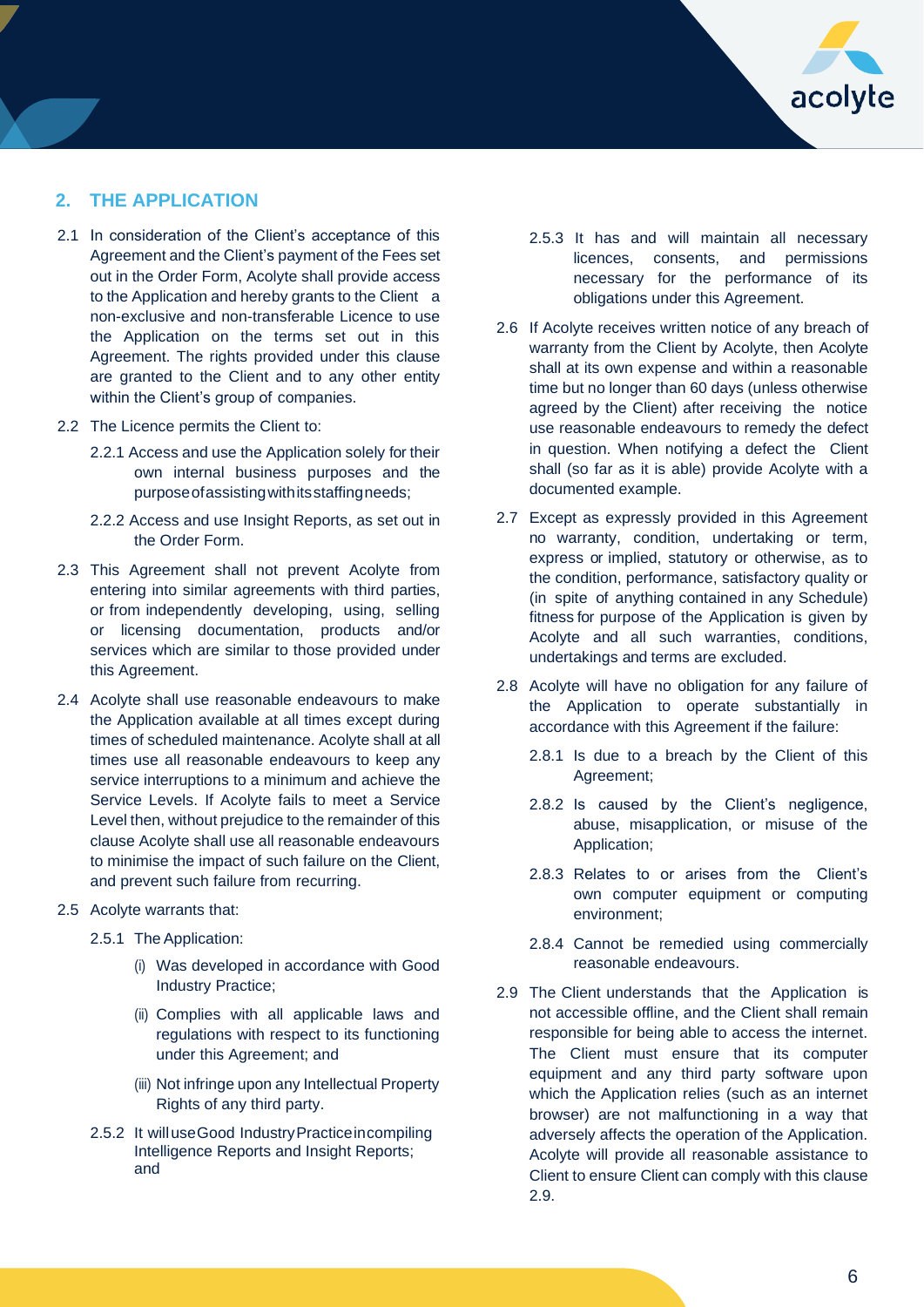

- 2.10 The Client shall reasonably co-operate with Acolyte's personnel in the diagnosis of any error or defect in the Application to the extent necessary to enable Acolyte to perform its obligations under this Agreement.
- 2.11 Acolyte represents and warrants that the servers upon which the Application is hosted have been scanned for Malware using reputable commercially- available Malware-detection devices and software on a regular basis, and any detected Malware shall be promptly dealt with.
- 2.12 The Client is responsible for taking commercially reasonable measures to prevent Malware from entering its systems and to ensure the security of its systems and its access to and connection with the Application.
- 2.13 The Client shall not, and shall not allow any Authorised User or third party to, in whole or in part:
	- 2.13.1 Use the Application, Intelligence Reports or Insight Reports for the purposes of revenue generation on its own account, for instance through re-sale of Intelligence Reports, either during the Term or afterwards;
	- 2.13.2 (except as may be allowed by any applicable law which is incapable of exclusion by agreement between the parties) alter, adapt, merge, modify, port, translate, decompile, disassemble, create derivative works from or reverse engineer the Application, or otherwise attempt to derive the source code or engage in any other activities to obtain underlying information that is not visible to a user in connection with normal use of the Application, or make any copy of the Application or any part thereof in any form;
	- 2.13.3 Transfer, sublicense, rent, lease, distribute, sell, or grant any rights or otherwise commercially exploit, or make the Application or the Intelligence Reports available to anyone, except as expressly permitted;
	- 2.13.4 Use the Application or Intelligence Reports to provide services to third parties;
- 2.13.5 Publicise or distribute any registration code algorithms, information or registration codes used by the Application or knowingly take any action that would cause any element of the Application to be placed in the public domain, except as expressly permitted;
- 2.13.6 Gain or attempt to gain unauthorised access to the Application;
- 2.13.7 Remove any proprietary notices or marks from the Application or Intelligence Reports or Insight Reports;
- 2.13.8 Use or access the Application to build or commission a software application or process that competes with the Application; or
- 2.13.9 Engage in any activity which would be unlawful or would constitute a breach of any applicable law or regulation or result in Acolyte being in a breach of any application law or regulation;
- 2.13.10 Attempt to interfere with the proper functioning of the Application or attempt to disrupt, diminish the quality of, interfere with the performance of, or impair the functionality of, the Application, including transmitting any Malware;
- 2.13.11 Attempt to circumvent, disable, or otherwise interfere with security- related features of the Application or features that enforce limitations on use of the Application.
- 2.13.12 Access, store, distribute or transmit any Malware, or any material during the course of its use of the Application that are illegal or cause damage or injury to any person or property including the Application.
- 2.14 Acolyte reserves the right, without liability or prejudice to its other rights to the Client, to suspend or disable the Client's access to the Application where there is evidence that the Client is inbreach of the provisions of this clause.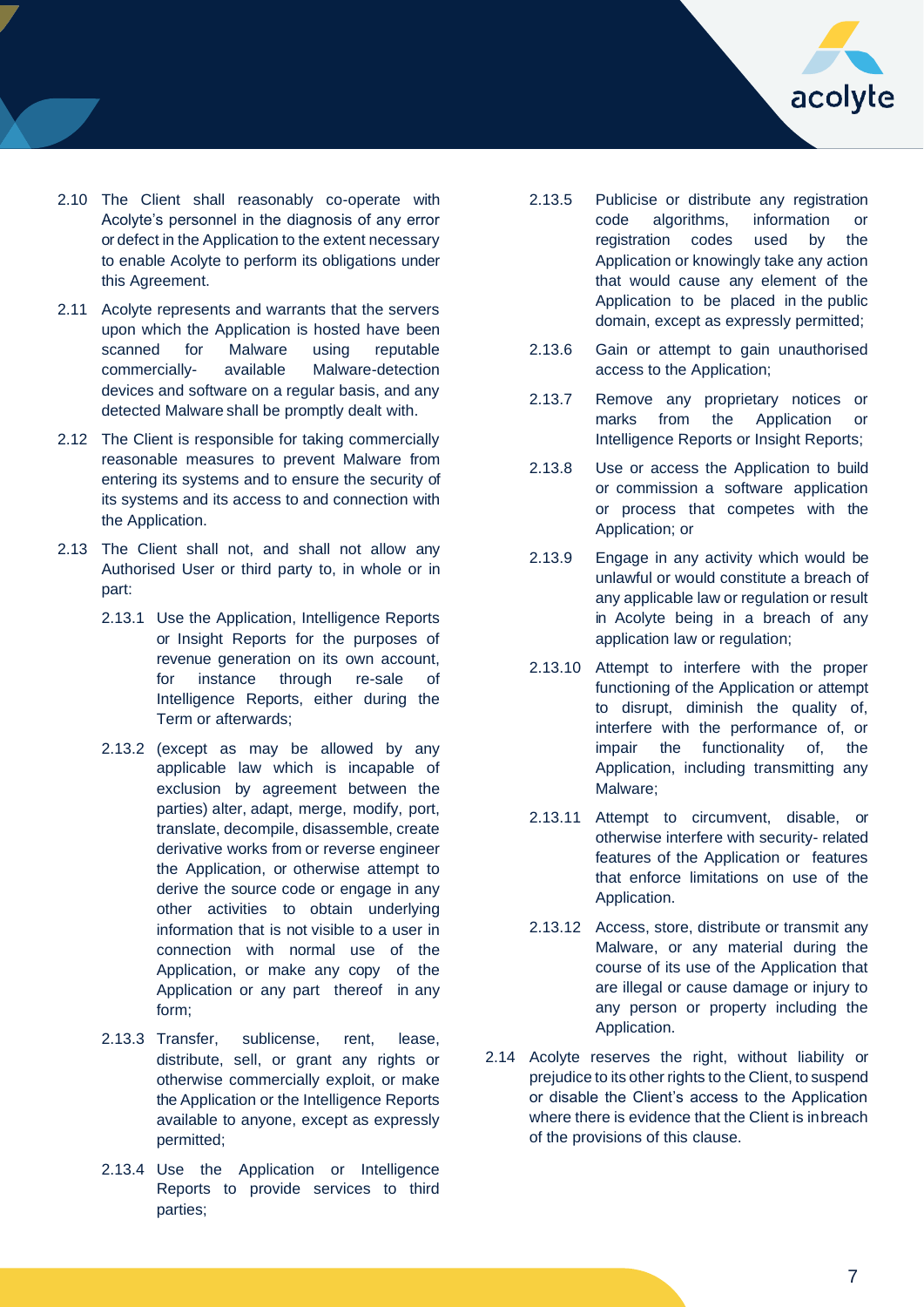

## **3. SEARCHES**

- 3.1 This section shall apply where the Client has a subscription enabling it to perform Searches.
- 3.2 The Client shall be entitled to perform the number of Searches stated on the Order Form during the Initial Term and any Renewal Term, as appropriate.
- 3.3 The Client shall commence a Search by uploading a Job Description relating to that Search at any time during the Term. The submission of a Job Description constitutes an irrevocable instruction to Acolyte to proceed with the Search in accordance with this Agreement.
- 3.4 Any Searches which have not commenced by the end of the Initial Term or a Renewal Term, by the uploading of a Job Description to the Application, shall expire. Any Searches which have commenced prior to the end of the Initial Term or a Renewal Term, shall be allowed to continue, and the duration of the Initial Term or Renewal Term, as appropriate, shall be extended by a further three months where the Agreement is otherwise due to be terminated.
- 3.5 The Client shall provide reasonable assistance to Acolyte, including by way of telephone conference call, in the creation of the Briefing Report.
- 3.6 Acolyte shall notify the Client when the Briefing Report is ready for review, and the Client shall review the Briefing Report within 5 Business Days of such notification ("Review Period").
- 3.7 If the Client informs Acolyte of any errors or omissions in the Briefing Report within the Review Period, Acolyte shall amend the Briefing Report accordingly, and the process above shall be repeated.
- 3.8 If the Client makes no comment within the Review Period, the Briefing Report shall be deemed final at the end of the Review Period, and no further change shall be permitted, except as provided below. Following the end of the Review Period, the Application uses the Briefing Report to generate the Scope, and the Application executes the Scope in order to perform the Search.
- 3.9 The Client may request changes to the Scope at any time after the end of the Review Period, by submitting a "Change Request" through the Application or by email.
- 3.10 Within 5 Business Days of receiving a Change Request, Acolyte shall notify the Client of the changes to the Fees and any timing estimate resulting from the Change Request ("Change Notice").
- 3.11 If the Change Notice is accepted by the Client within 10 Business Days of receipt, Acolyte shall amend the Scope, and the steps above relating to the Review Period shall apply.
- 3.12 Acolyte warrants and represents that it shall by means of the Application use reasonable endeavours to find Candidates for the Search and that each Search shall run for a minimum duration of 30 days and a maximum duration of 60 days. Acolyte gives no guarantee that any given Search will result in the placement of a Candidate, or that any suitable Candidates will be found. The Client acknowledges and accepts that its Search operates within parameters (such as location and remuneration) that are outside of the control of Acolyte, that the ultimate decision to offer employment to a Candidate rests with the Client, and the decision as to whether to accept the offer rests with the Candidate.
- 3.13 Where the Client offers employment to more than one Candidate, each such offer on acceptance shall be deemed to be a completed Search for the purposes of this Agreement, unless otherwise agreed.
- 3.14 Acolyte shall have no liability to the Client resulting from the Client's decision to engage a Candidate sourced by the Application, and fully excludes liability for any losses or damage arising as a result of the Client's decision to engage the Candidate.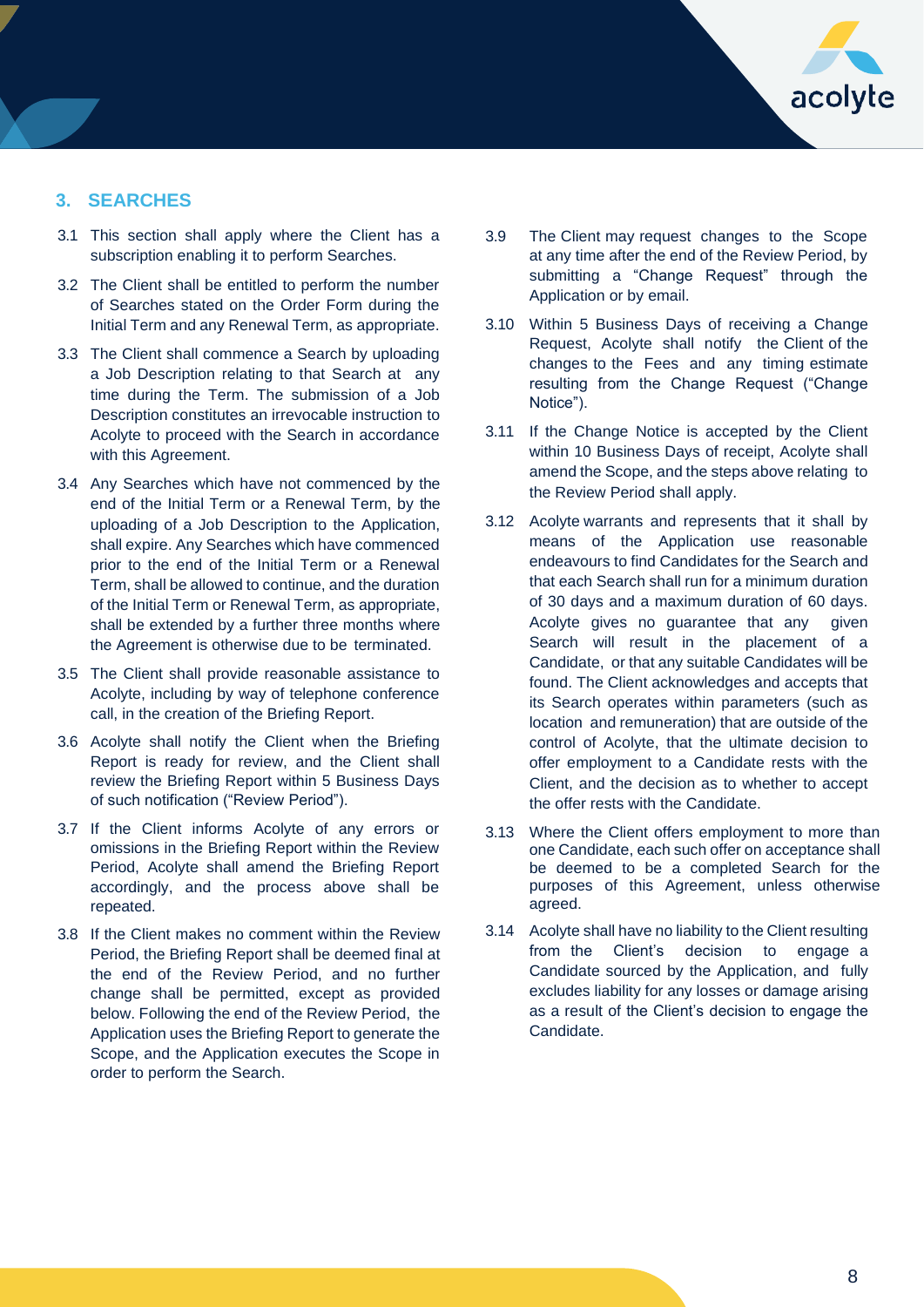

## **4. INTELLIGENCE REPORTS**

- 4.1 This section shall apply where the Client has a subscription enabling it to commission Intelligence Reports.
- 4.2 The Client shall commission an Intelligence Report by selecting the appropriate topics within the Application.
- 4.3 The Client agrees to provide Acolyte with reasonable assistance, including access to Client Data and personnel, as may be reasonably required to compile a Scope, which shall be executed by the Application in order to create the Intelligence Report.
- 4.4 The Company undertakes that it will compile Intelligence Reports with reasonable skill and care and in accordance with Good Industry Practice, using reputable sources of data, in a timely and efficient manner.
- 4.5 The Client accepts and acknowledges that Intelligence Reports are compiled using data sourced, compiled and provided by third parties, and that the accuracy and completeness of Intelligence Reports cannot be guaranteed by Acolyte. Acolyte shall have no liability for any losses arising as a result errors or omissions in an Intelligence Report, or as a result of the Client's reliance on an Intelligence Report.
- 4.6 The restrictions set out in clause 2.13 above shall apply, as relevant, to the Client's usage of Intelligence Reports.
- 4.7 The process relating to changes to an Intelligence Report required by the Client shall be as set out in clauses 3.9 - 3.11 above, mutatis mutandis.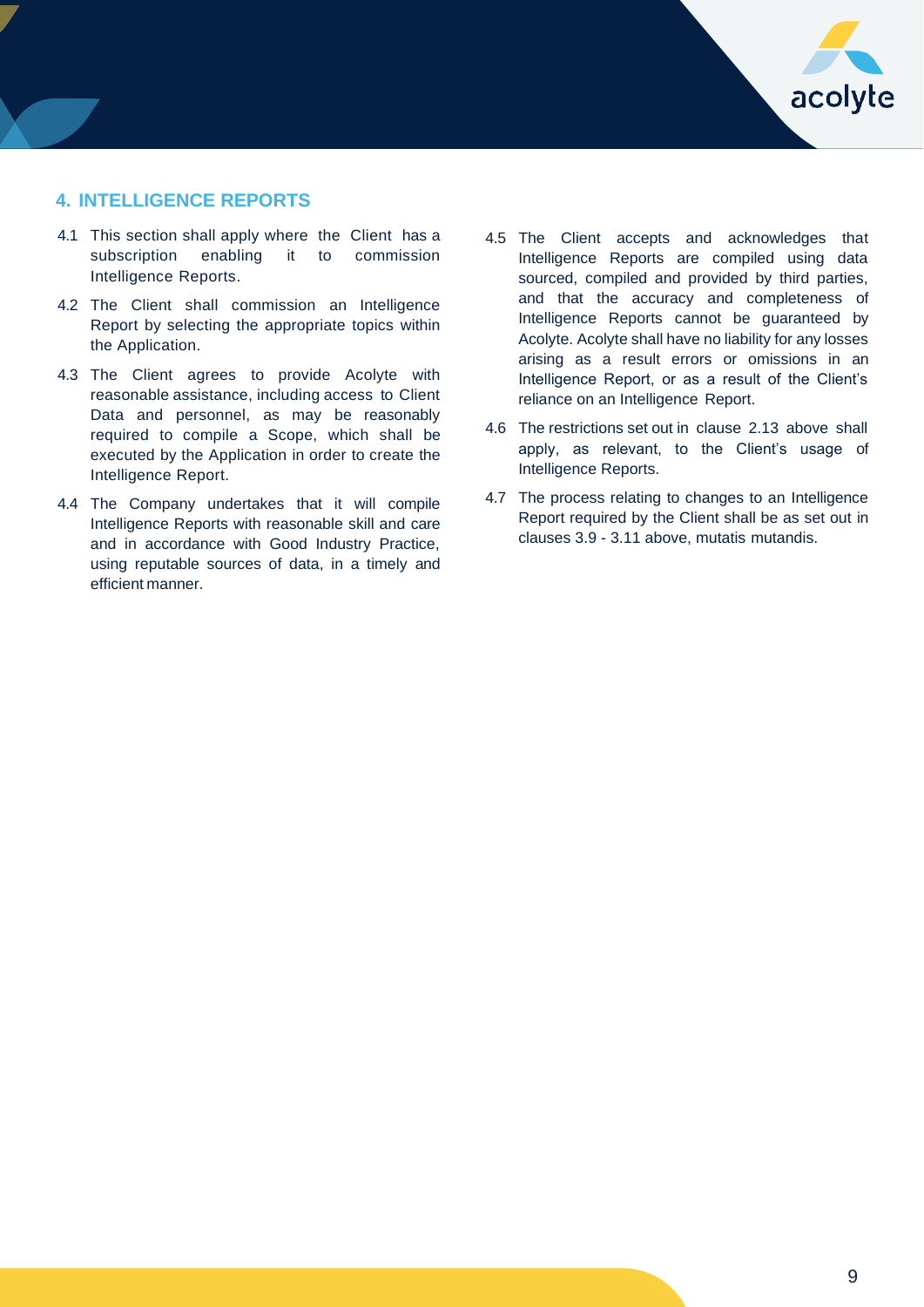

## **5. AUTHORISED USERS**

- 5.1 The Client shall designate its Authorised Users, with no limit in number, and may make changes at any time. The Client shall be responsible formaintaining a current and accurate written list of Authorised Users and shall provide such list to Acolyte on request.
- 5.2 Authorised Users shall be the only users of the Application, and Authorised Users must access the Application solely for the benefit of the Client.
- 5.3 To be an Authorised User,an individual must:
	- 5.3.1 Have authorisation from the client to access and use the application;
	- 5.3.2 Complete the registration process, and keep such registration information current during the term; and
	- 5.3.3 Have a user id, such as his or her email, to enable his or her access to the application.
- 5.4 The Client is responsible for all damage and losses arising as a result of Authorised Users' access to and use of the Application, such as, for instance, the granting of access to Candidate Data to third parties by an Authorised User in breach of this Agreement and Data Protection Legislation. Any breach of this Agreement by any Authorised User will be deemed to be a breach of this Agreement by the Client, and the Client will be liable for any losses arising.
- 5.5 The Client shall notify Acolyte as soon as reasonably possible if the Client becomes aware of any unauthorised use of the whole or any part of the Application by any of the Client's employees, contractors or officers, or anyone else.
- 5.6 The Client shall use all reasonable endeavours to prevent any unauthorised access to, or use of, the Application, and in the event of any such unauthorised access or use, promptly notify Acolyte.
- 5.7 In relation to the Authorised Users, the Client undertakes that:
	- 5.7.1 It shall procure that each Authorised User abides by the End User Terms;
	- 5.7.2 It shall not knowingly permit anyone other than an Authorised User to use or access the Application;
	- 5.7.3 Each Authorised User shall keep a secure password for his use of the Application and that each Authorised User shall keep his password confidential and not share their log-in credentials with anyone else, including other Authorised Users or Client personnel;
	- 5.7.4 Authorised Users shall use only their own User IDs and never share their User ID; keep their respective User ID and password information secure and confidential; and change their password as frequently as is reasonably required by Acolyte;
	- 5.7.5 It shall adopt and maintain reasonable security precautions for User IDs to prevent their disclosure to and use by unauthorised persons and promptly notify Acolyte upon becoming aware that the security or integrity of a User ID or password has been compromised;
	- 5.7.6 It shall permit Acolyte to audit the Client's use of the Application in order to establish the name and password of each Authorised User. Such audit may be conducted no more than once per year, at Acolyte's expense, and this right shall be exercised with reasonable prior notice, in such a manner as not to substantially interfere with the Client's normal conduct of business;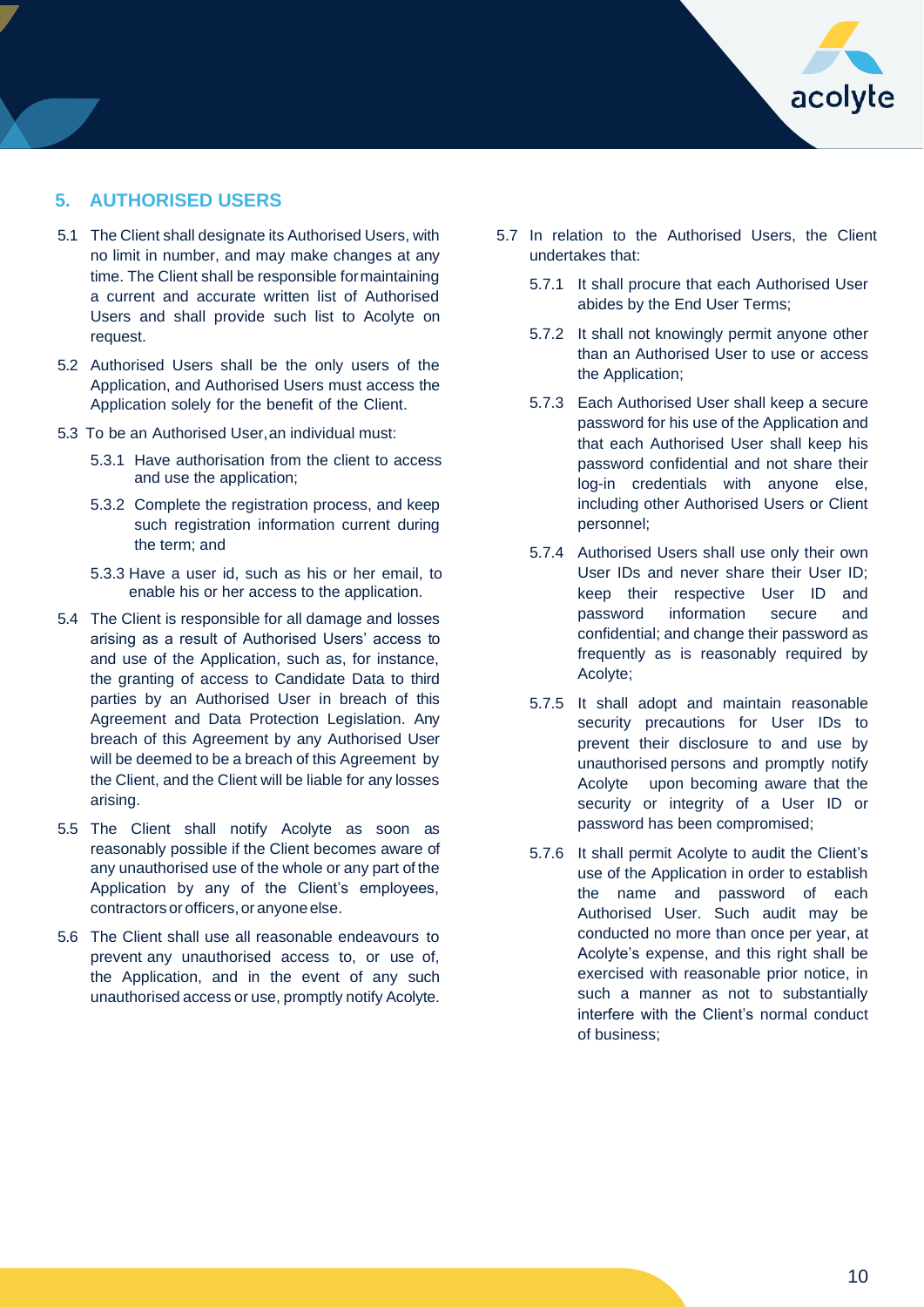

- 5.7.7 If any of the audits referred to in clause 5.7.6 reveal that any password has been provided to any individual who is not an Authorised User, then without prejudice to Acolyte's other rights, Acolyte shall promptly disable such passwords and Acolyte shall not issue any new passwords to any such individual.
- 5.8 The Client shall not, and shall not permit any Authorised User or third party to, access or use the Application in any way that:
	- 5.8.1 Infringes, misappropriates or violates any Intellectual Property Rights or publicity, privacy or other right of Acolyte or any third party;
	- 5.8.2 Violates any applicable laws, statutes, ordinances, rules or regulations or any judicial or administrative orders; or
- 5.8.3. Is unlawful, harmful, threatening, defamatory, obscene, infringing, harassing or racially or ethnically offensive; facilitates illegal activity; depicts sexually explicit images; or promotes unlawful violence, discrimination based on race, gender, colour, religious belief, sexual orientation, disability, or any other illegal activities.
- 5.9 In addition to any other rights Acolyte may have, Acolyte may, without liability, remove or disable access by any Authorised User that violates the foregoing restrictions.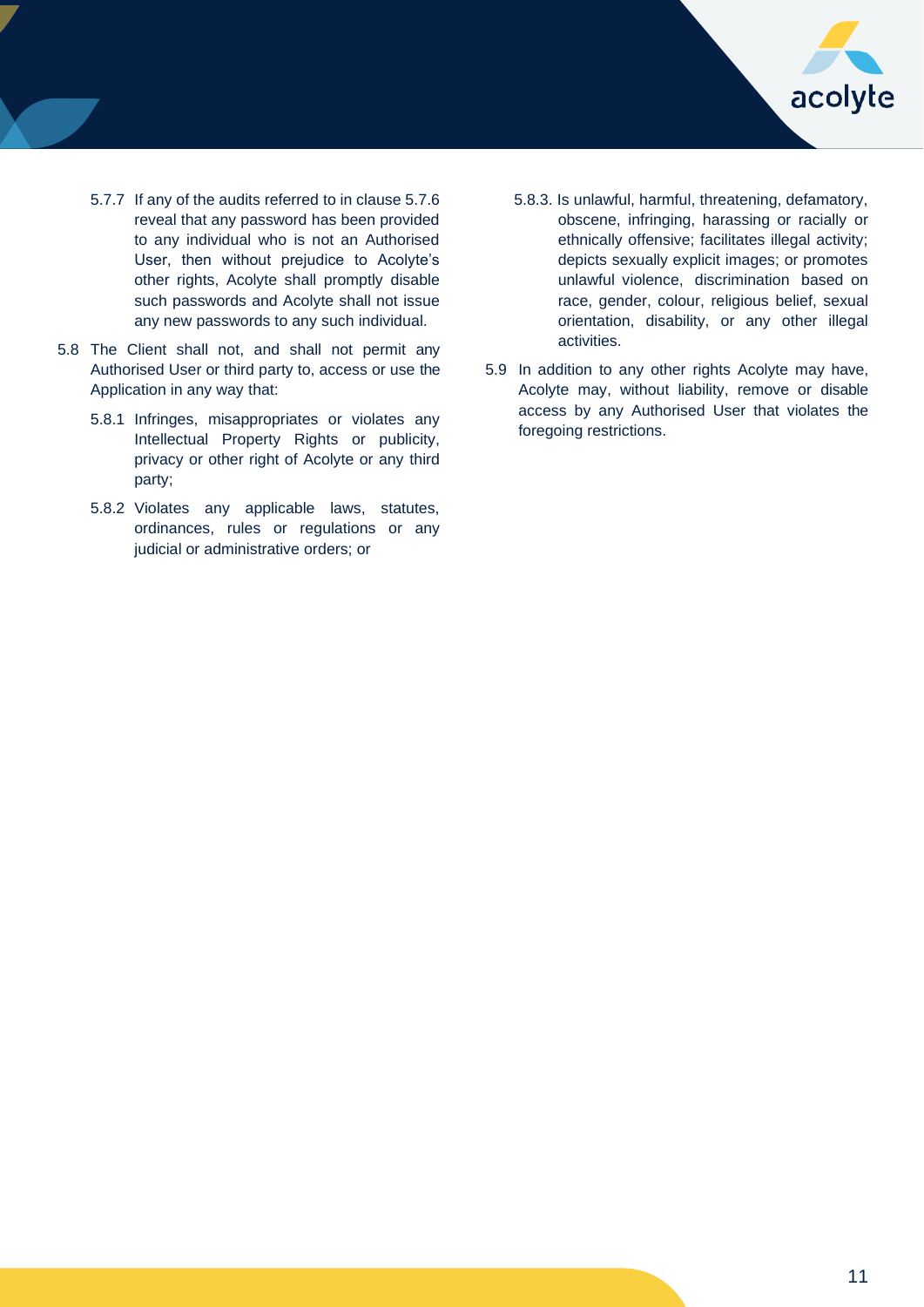

## **6. PAYMENT OF FEES**

- 6.1 All amounts payable to Acolyte by the Client under this Agreement are (except where specifically agreed to the contrary) exclusive of applicable Value Added Tax.
- 6.2 The Client shall pay the Fees set out on the Order Form in accordance with the payment milestones set out in the Order Form and any Change Notice.
- 6.3 Where Acolyte agrees to monthly payments, these shall be paid by direct debit on dates to be agreed between the parties, with an invoice issued annually.
- 6.4 Where Acolyte agrees to annual or half-yearly payments, these shall be made within 14 days of an invoice for the relevant amount.
- 6.5 Intelligence Reports shall be paid for in advance of its delivery to the Client.
- 6.6 In the event of late payment of any sum validly due under this Agreement Acolyte reserves the right (in addition to its other rights) to charge interest from the due date in accordance with the Late Payment of Commercial Debts (Interest) Act 1998 on the outstanding balance until payment is received in full by Acolyte.
- 6.7 Acolyte may review and increase the Fees annually at the end of the Initial Term or each Renewal Term, as appropriate, and shall notify the Client 30 days before implementing any increase.
- 6.8 Acolyte shall not increase its Fees before 01/01/2022.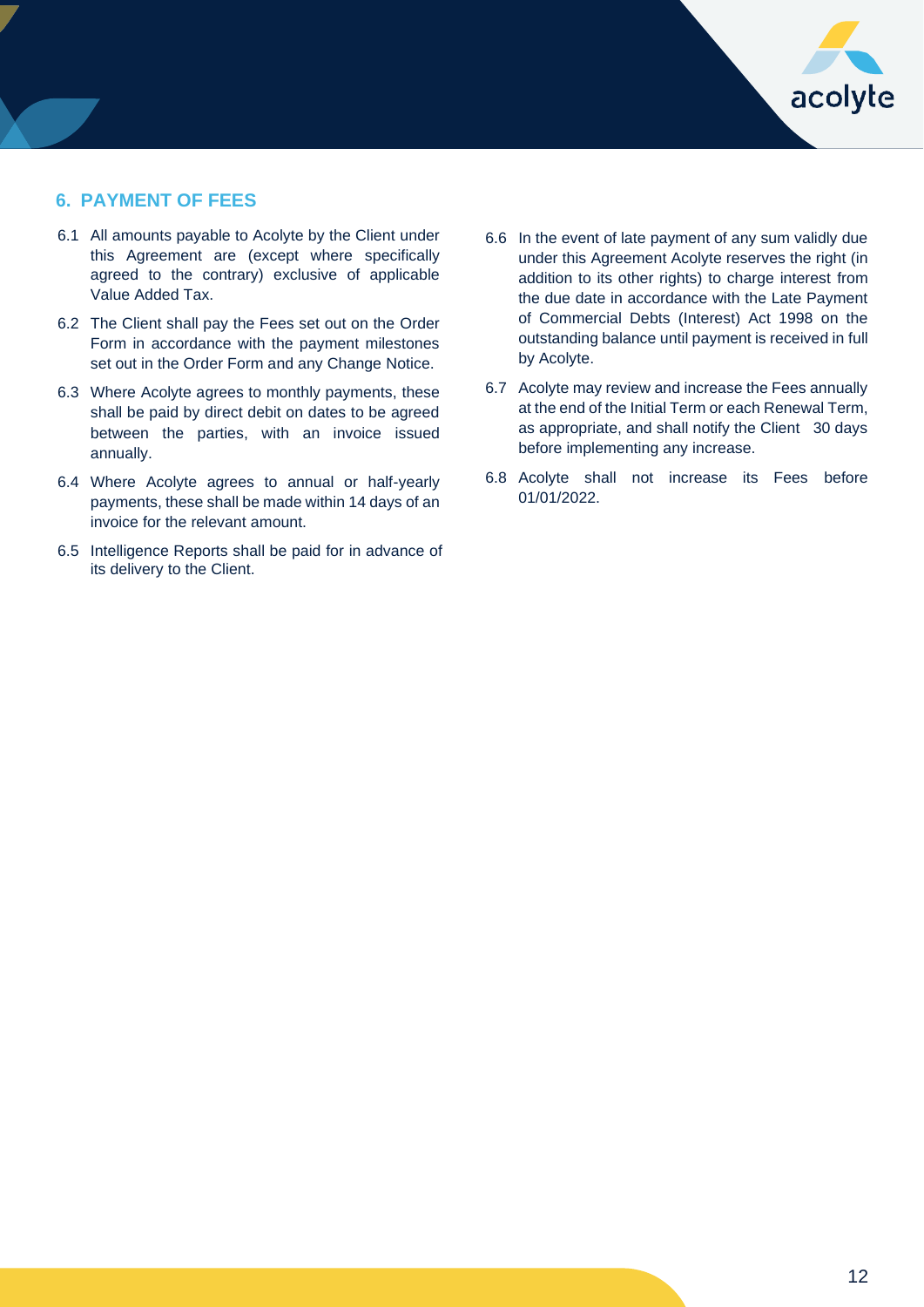

## **7. INTELLECTUAL PROPERTY RIGHTS**

- 7.1 The Application, all Intellectual Property Rights contained in or used by Application and the Intelligence Reports and the Insight Reports, Acolyte's Confidential Information, and all other materials provided by Acolyte and accessible to the Client and Authorised Users are and will remain the exclusive property of Acolyte or its licensors, as applicable.
- 7.2 The Client only has a limited and temporary right to the Application under this Agreement.
- 7.3 All Intellectual Property Rights, in particular copyright, in the Intelligence Reports and Insight Reports shall remain vested in Acolyte. Acolyte hereby grants to the Client a permanent, irrevocable, worldwide licence to use the Intelligence Reports for any purpose whatsoever, subject to clause 4.
- 7.4 The Client shall not challenge or contest the rights to or ownership of the Application by Acolyte or otherwise attempt to assert any proprietary rights in the Application or any Intelligence Report or Insight Report.
- 7.5 The Client is and will remain the sole owner of the Client Data, and grants to Acolyte a limited licence to use the Client Data (and any other Intellectual Property Rights owned by the Client reasonably required by Acolyte for performing its obligations under this Agreement) for the purposes of this Agreement, in particular for the purpose of researching and compiling Intelligence Reports as requested by the Client. This Agreement does not grant Acolyte any rights to, or in, any Intellectual Property Rights or any other rights or licences in respect of the Client Data, the Client's Confidential Information or Client's Intellectual Property Rights.
- 7.6 Any designations and proprietary notices placed on the Application or Intelligence Reports or Insight Reports shall not be removed or altered and Acolyte asserts all moral rights to be identified as the author of the works.
- 7.7 The Application may include elements subject to various "open source" licenses and/or third party licenses and is made available pursuant to the terms of those licenses without warranty of any kind, including express or implied warranties or warranties of merchantability or fitness for a particular purpose. The Client acknowledges that Acolyte will be obtaining data held by third parties, and Acolyte bears no liability for any errors or omissions in such data. The acquisition of the data may be subject to licensing terms which are more onerous or restrictive than the existing licensing terms in the Agreement. Acolyte will bring such terms to the attention of the Client in a timely manner, and the Client hereby agrees to be bound by such terms.
- 7.8 The Client agrees that Acolyte may include the Client's name and logo on Acolyte's [website,](http://www.acolytegroup.co.uk/) social media pages and in promotional materials, such inclusion being limited only to express the fact that the Client is a user of the Application, and not for any other purpose.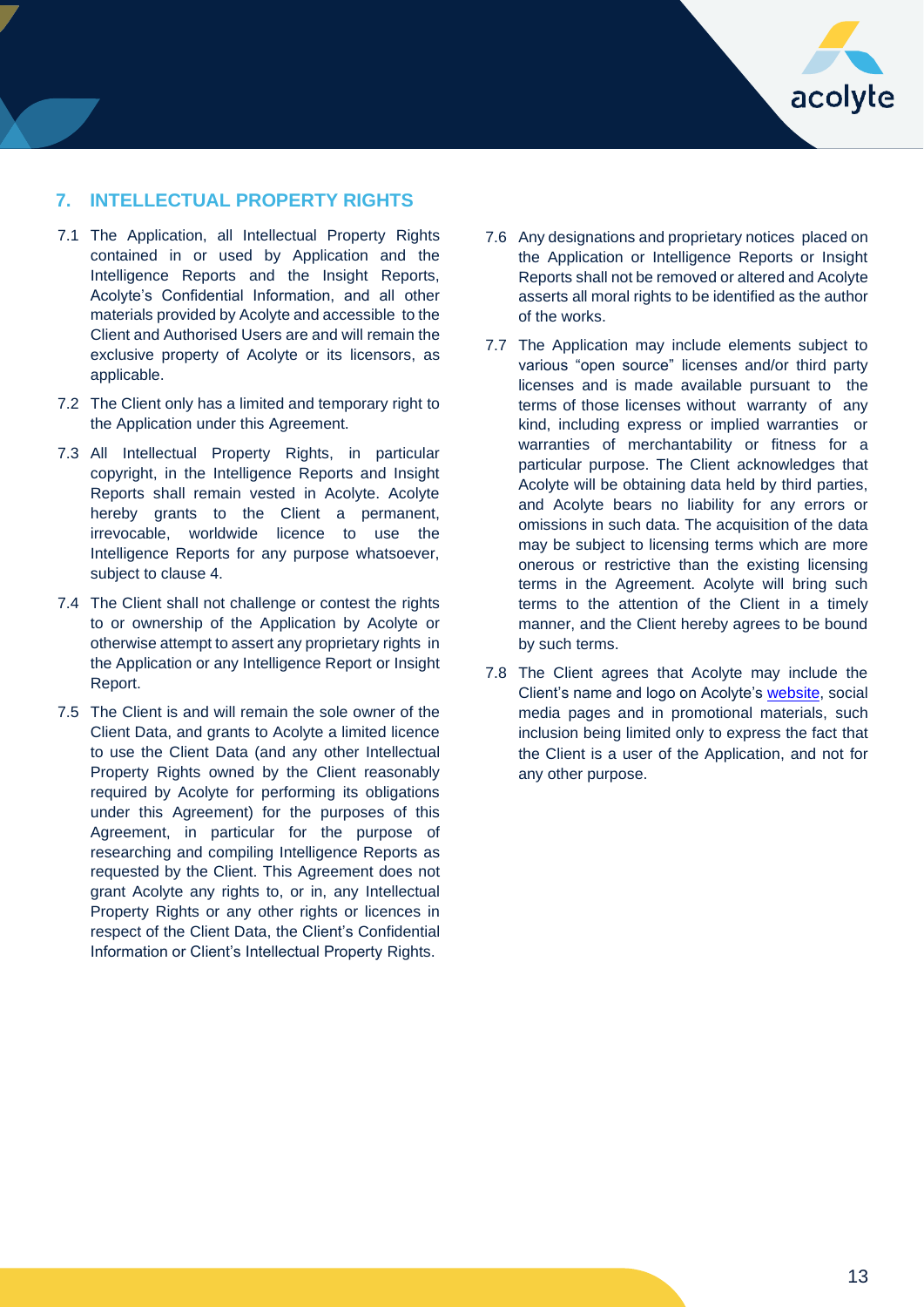

## **8. DATA PROTECTION**

- 8.1 Acolyte shall, in providing access to the Application and in preparing Intelligence Reports and Insight Reports, comply with Data Protection Legislation and with its Data Protection & Privacy Policy relating to the privacy and security of the personal data processed under this Agreement, which is available on the Acolyte website. Acolyte reserves the right to amend its policies as required.
- 8.2 Each party shall ensure compliance with all applicable Data Protection Legislation when processing personal data.
- 8.3 The parties acknowledge that each of them is a controller of the Candidate Data processed in connection with this Agreement. The Parties agree to regulate the processing of Candidate Data as set out in Schedule 2.
- 8.4 The parties acknowledge that any preceding or subsequent data processing activities involving Candidate Data will fall outside the scope of this Agreement.
- 8.5 Acolyte may record telephone and video calls for training and monitoring purposes, and all recordings shall be held in accordance with Data Protection Legislation.
- 8.6 The Client acknowledges that the personal data shall be stored within the EU or the UK but may be accessed or processed in accordance with applicable legislation outside the EU or the country where Acolyte's delivery team, the Client and the Authorised Users are located in order to provide access to the Application, and perform Acolyte's obligations under this Agreement. Any transfer of personal data outside the EU or the UK will be subject to a Data Transfer Impact Assessment to confirm that the recipient ensures adequate protection for personal data and that the data subject has enforceable rights and effective legal remedies;
- 8.7 Where relevant, the parties shall ensure that each of them is entitled to transfer the relevant personal data to the other party so that it may be lawfully used, processed and transferred in accordance with this Agreement;
- 8.8 The parties shall ensure that the relevant third parties have been informed of, and, where applicable, have given their consent to, such use, processing, and transfer as required by all applicable data protection legislation;
- 8.9 Each party shall take appropriate administrative, physical, technical and organisational measures against unauthorised or unlawful processing of the personal data and Candidate Data or its accidental loss, destruction or damage; and
- 8.10 The Client represents that the Client has established appropriate confidentiality, privacy and security policies and safeguards consistent with Data Protection Legislation, and industry standards and that the Client will educate Authorised Users on these policies and safeguards.
- 8.11 Acolyte shall follow its archiving procedures for personal data. In the event of any loss or damage to Candidate Data, the Client's sole and exclusive remedy shall be for Acolyte to use reasonable commercial endeavours to restore the lost or damaged Candidate Data from the latest back- up of such Candidate Data maintained by Acolyte in accordance with the archiving procedure. Acolyte shall not be responsible for any loss, destruction, alteration or disclosure of Candidate Data caused by any third party (except those third parties subcontracted by Acolyte to perform services related to Candidate Data maintenance and back-up).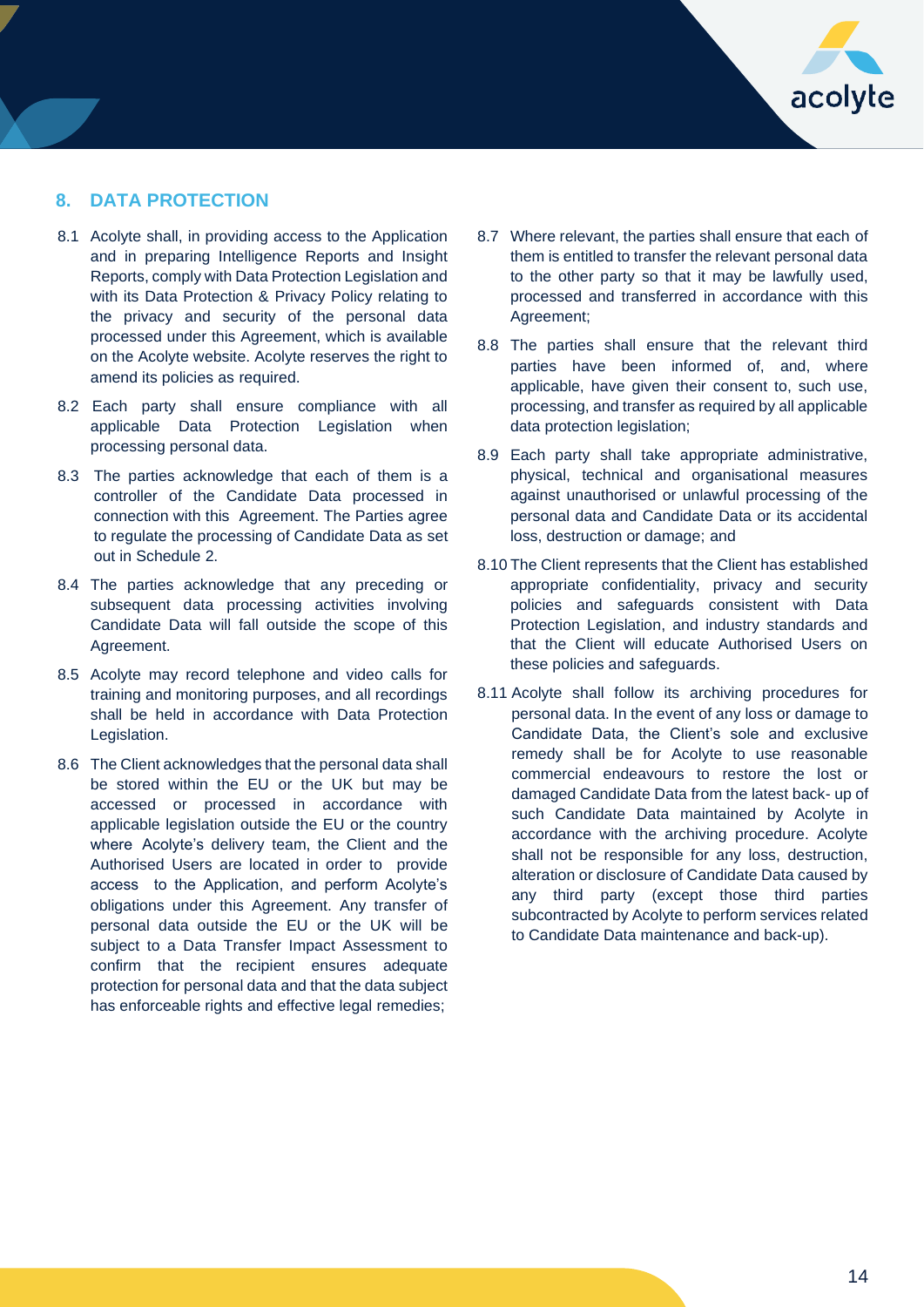

## **9. CONFIDENTIALITY**

- 9.1 Each party may be given access to Confidential Information from the other party in order to perform its obligations under this Agreement as well as the operation of the Application. A party's Confidential Information shall not be deemed to include information that:
	- 9.1.1 Is or becomes publicly known other than through any act or omission of the receiving party;
	- 9.1.2 Was in the other party's lawful possession before the disclosure;
	- 9.1.3 Is lawfully disclosed to the receiving party by a third party without restriction on disclosure;
	- 9.1.4 Is independently developed by the receiving party, which independent development can be shown by written evidence; or
	- 9.1.5 Is required to be disclosed by law, by any court of competent jurisdiction or by any regulatory or administrative body.
- 9.2 Each party shall hold the other's Confidential Information in confidence and, unless required by law, not make the other's Confidential Information available to any third party or use the other's Confidential Information for any purpose other than the implementation of this Agreement.
- 9.3 Each party shall take all reasonable steps to ensure that the other's Confidential Information to which it has access is not disclosed or distributed by its employees or agents in violation of the terms of this Agreement.
- 9.4 Neither party shall be responsible for any loss, destruction, alteration or disclosure of Confidential Information caused by any third party. Notwithstanding the foregoing, Acolyte shall at all times be liable for the conduct of its subcontractors.
- 9.5 The Client acknowledges that details of the Application constitute Acolyte's Confidential Information, and Acolyte acknowledges that the Client Data and all data contained in Intelligence Reports are the Confidential Information of the Client.
- 9.6 This clause 9 shall survive for five (5) years after termination of this Agreement, however arising.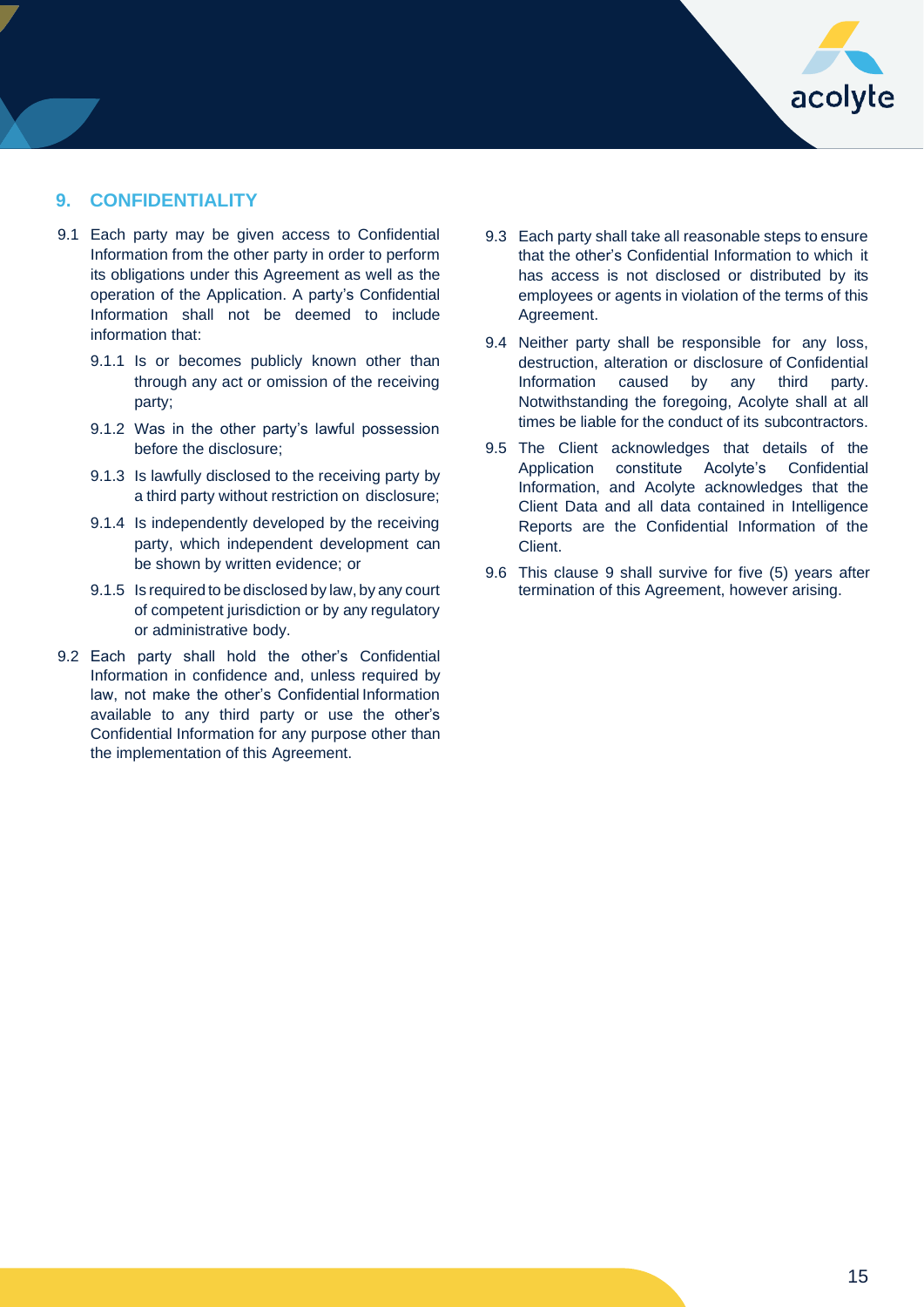

## **10. LIABILITY**

- 10.1 Acolyte shall indemnify the Client in respect of any losses, costs (including reasonable legal fees), expenses, damages or liability suffered by the Client to the extent these arise as a result of:
	- 10.1.1 Any death or personal injury caused to any person by the negligence of Acolyte or its employees;
	- 10.1.2 Any breach by Acolyte of its obligations, warranties and representations under Clause9(ConfidentialInformation);and
	- 10.1.3 Or, in connection with, any breach of Data Protection Legislation caused by:
		- (i) Acolyte's breach of the processes and policies set out or referred to in Schedule 2 or elsewhere in this Agreement; and
		- (ii) Acolyte, through its acts or omissions, being in breach of, or otherwise causing Client to be in breach of the Data Protection Legislation, save where Acolyte's breach or noncompliance is solely attributable to Client's breach of its obligations under this Agreement.
- 10.2 In the event of any infringement of any third party's intellectual property rights, Acolyte will at its own expense:
	- 10.2.1 Modify or replace the Application or any infringing part of it with a compatible, functionally equivalent and non-infringing application; or
	- 10.2.2 Secure the right of the Client to continue using the Application.
- 10.3 Should the remedies in clause 10.2 not be reasonably available within 30 days of the notification of the infringement to Acolyte then this Agreement may be immediately terminated in whole or in part by either party and the Client shall be entitled to a refund for sums already paid for the unused part of the term on a pro-rata basis.
- 10.4 Acolyte shall defend, indemnify and hold harmless the Client against any direct losses, costs (including all legal fees), expenses, damages or liability resulting from or incurred by the Client as a direct result of any alleged or actual infringement of any third party's Intellectual Property Rights or any valid claim by a third party that the normal use of the Application infringes the Intellectual Property Rights of such third party provided that:
	- 10.4.1 Acolyte is given immediate and complete control of such claim if allowed by applicable regulations;
	- 10.4.2 The Client makes no admissions or statements without Acolyte's prior written consent (not to be unreasonably conditioned, withheld or delayed); and
	- 10.4.3 The Client gives Acolyte all reasonable assistance at Acolyte's expense defending such claim.
- 10.5 Save for the indemnities given by Acolyte above, Acolyte's liability to Client for damages for any loss or claim under this Agreement will under no circumstances exceed the total fees paid to Acolyte during the preceding (12) twelve months from the date such liability first arose. In particular, Acolyte shall have no liability to the Client for any losses, costs, fees, expenses or fines arising as a result of failure to locate an appropriate Candidate or from the Client's decision to engage a Candidate sourced by the Application, and fully excludes liability for any losses or damage arising as a result of the Client's decision to engage any Candidate. Further, Acolyte shall have no liability for losses arising as a result of the Client's reliance on Intelligence Reports and Insight Reports, and the Client acknowledges that its use of the Application is based on accepting the data generated by the Application (including Candidate Data and Intelligence and Insight Reports) on an "as is"basis.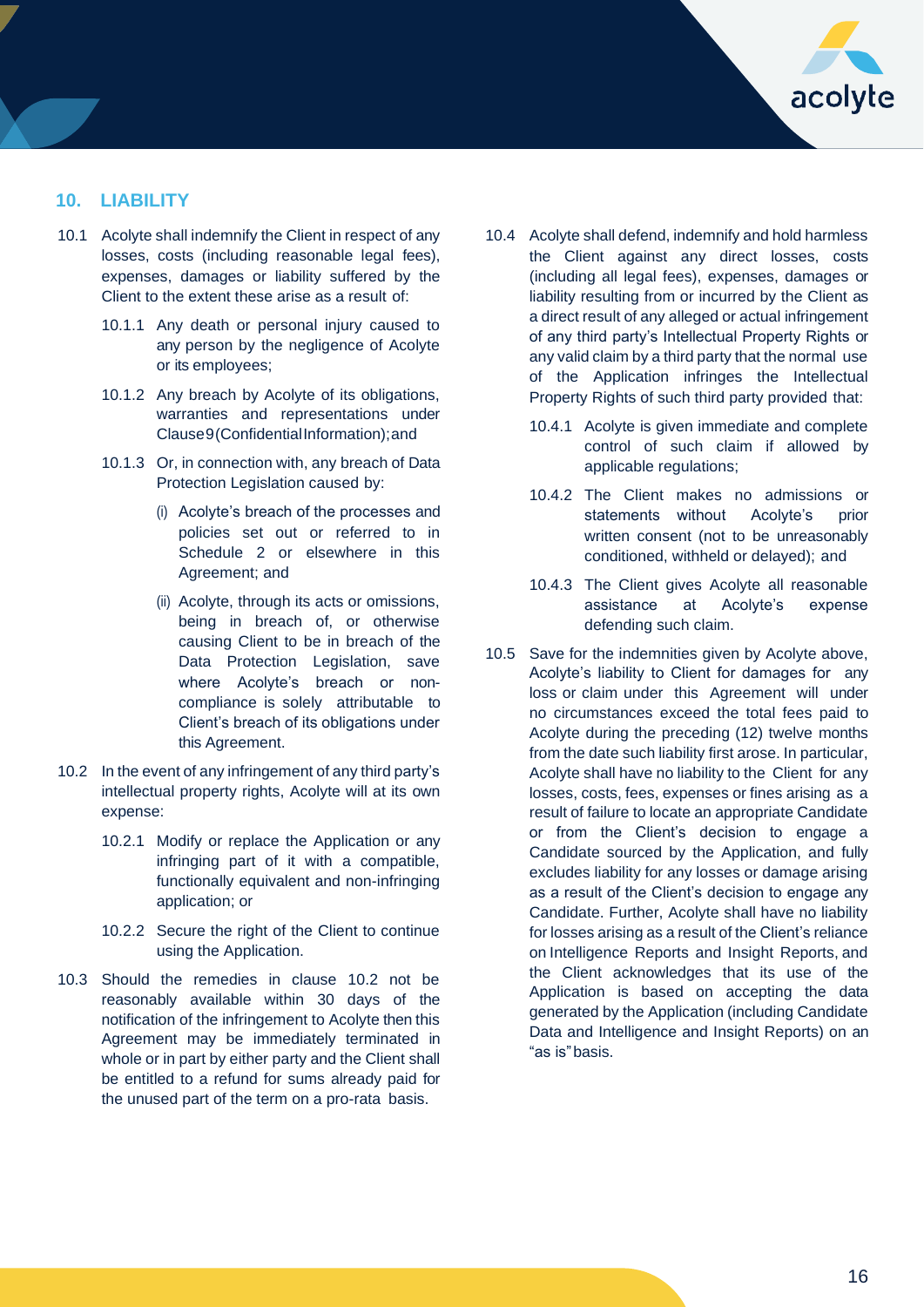

- 10.6 During the term of this Agreement Acolyte shall maintain in force, with a reputable insurance company a professional indemnity insurance of an amount not less than £1,000,000 and shall, on the Client's request, produce the insurance certificate giving details of cover.
- 10.7 Notwithstanding any provisions in this Agreement, neither Party will under any circumstances be liable under the law of contract, tort or otherwise, for any loss of profits, loss of business, loss of revenue or savings or goodwill or for any consequential or indirect or special loss or damage or anticipated savings, (regardless of whether any of these types of loss or damage are, indirect or consequential), however caused, arising out of or in connection with this Agreement. The parties agree that loss of data (to include any corruption and cost of reconstituting data) shall be considered a direct loss for the purposes of this Agreement.
- 10.8 Nothing in this Agreement shall operate to limit or exclude any liability for i) death or personal injury caused by negligence, breach of intellectual property rights, breach of Confidentiality, fraud, fraudulent misrepresentation or any other liability which may not be excluded by law; or ii) any claim under the indemnities in Clause 10.4.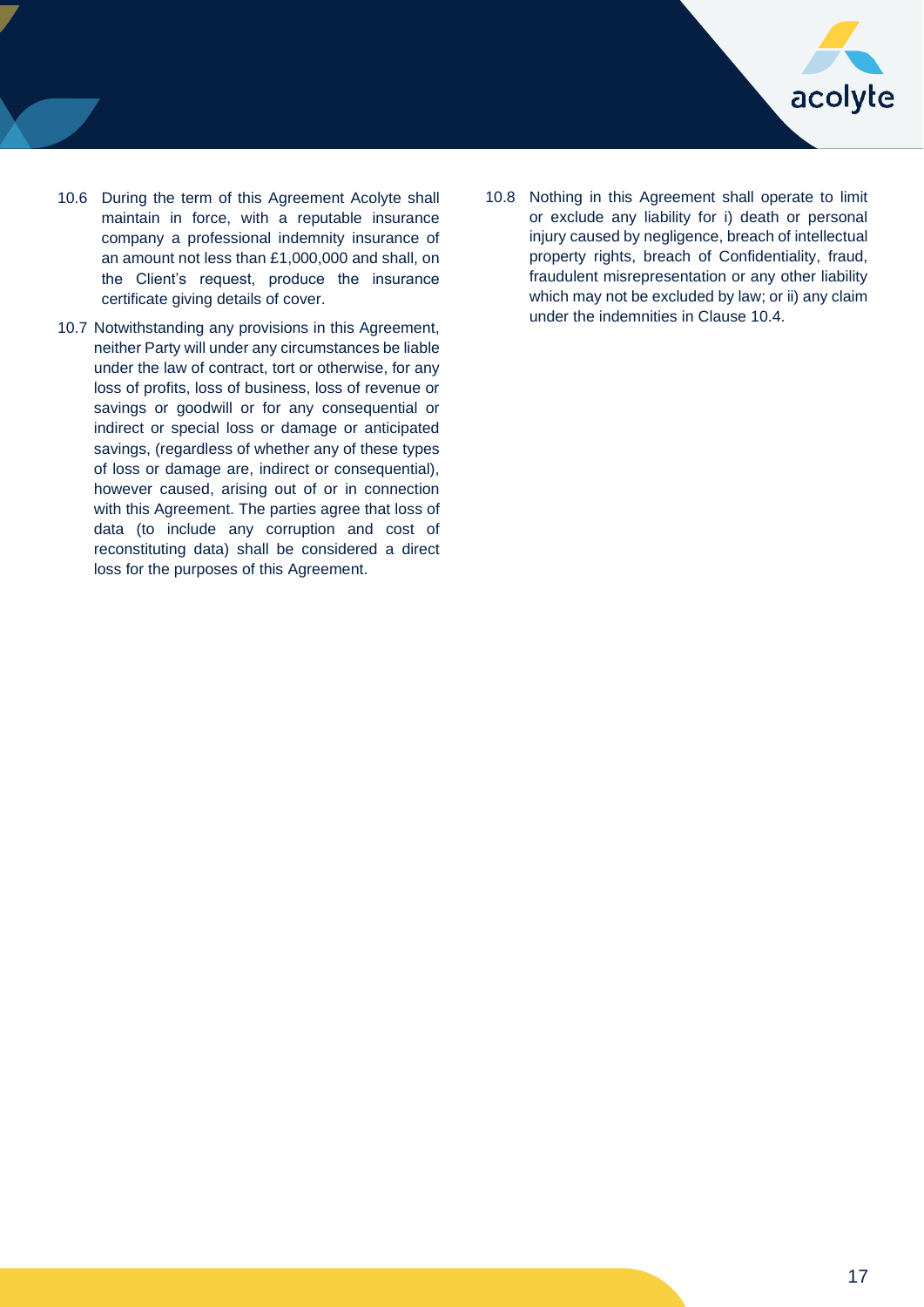

## **11. TERM AND TERMINATION**

- 11.1 This Agreement shall be effective from the Commencement Date and shall continue in full force and in effect unless and until terminated in accordance with the provisions of this clause 11 or the Order Form.
- 11.2 Either party may immediately terminate this Agreement (including the Licence within it) if the other party:
	- 11.2.1 Materially breaches this Agreement by failure, neglect or refusal to comply with any of the material terms and conditions of this Agreement and the defaulting party has failed to remedy that breach (if the breach is capable of remedy) within 30 (thirty) daysof the date of notice from the non-defaulting party specifying the breach; or
	- 11.2.2 The other party ceases trading, or becomes apparently insolvent, or has a trustee in sequestration appointed, combines with its creditors, or has a liquidator, receiver or administrator appointed (or an application is made either for the appointment of an administrator or for an administration order, an administrator is appointed, or notice of intention to appoint an administrator is given over all or any of its assets) over all or any of its assets other than for the purposes of a solvent amalgamation or reconstruction, or undergoes any analogous act or proceeding under foreign law to any of those mentioned in this Clause 11.2.1 or if the Client has reasonable cause to suspect that any of the events in this Clause 11.2.1 is likely to happen.
- 11.3 Termination will not affect the existing rights and or liabilities of either party.
- 11.4 Subject always to Client's right to terminate in clause 11.2, the Client shall not terminate this Agreement during the Initial Term. After the Initial Term, this Agreement shall renew automatically for Renewal Terms as set out in the Order Form, and either party may give 3 months' notice of termination at any time, such notice to expire at the end of the Initial Term or the then current Renewal Term, as appropriate.
- 11.5 Upon termination, the Licence to the Application in Clause 2 shall be terminated and all access to the Application, Intelligence Reports, Insight Reports and Candidate Data will cease.
- 11.6 Should there be an increase in the Fees by Acolyte, the Client will be entitled to terminate the Agreement on giving 30 days' written notice to Acolyte, such notice to expire at the end of the Initial Term or the then current Renewal Term, as appropriate.
- 11.7 On the termination or expiry of this Agreement however caused the Client shall pay to Acolyte all sums due to Acolyte up to and including the date of expiry or termination. Within 14 days following termination and subject to the payment of applicable Fees in full, the Client may request a single encrypted copy of the Intelligence Reports as at the date of termination, which shall be sent to the Client by secure means, and at Acolyte's expense.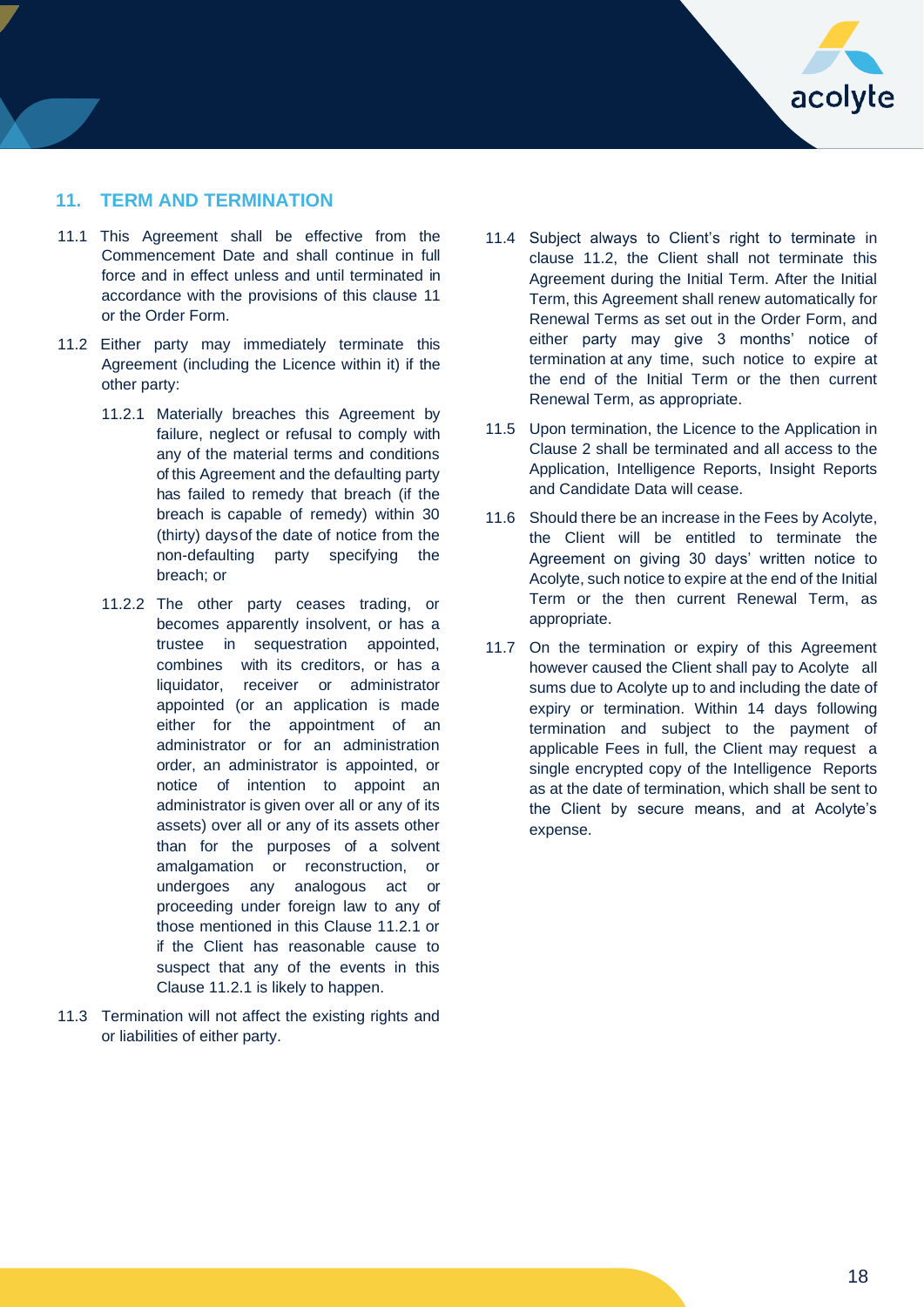

## **12. GENERAL**

- 12.1 Neither party shall, for the duration of this Agreement, and for a period of six months following termination, directly or indirectly induce or attempt to induce any employee of the other party who has been engaged in the provision, receipt, review or management of performance of obligations under this Agreement or otherwise in connection with this Agreement to leave the employment of that other party.
- 12.2 A delay or failure by either party to exercise any right shall not be treated as a waiver of any such right or any other rights. Consent by either party to a breach of any express or implied term of this Agreement shall not constitute consent to any subsequent breach. If any provision of this Agreement is not enforceable, the remainder of this Agreement shall remain in full force and effect.
- 12.3 This Agreement constitutes the entire agreement and understanding between the parties with respect to the subject matter of this Agreement and supersedes all prior discussions, understandings and agreements between the parties and their agents and all prior representations and expressions of opinion by any party to the other party.
- 12.4 Nothing in this Agreement is intended to, or shall be deemed to, establish any partnership or joint venture between any of the parties, constitute any party the agent of another party, nor authorise any party to make or enter into any commitments for or on behalf of any other party.
- 12.5 Neither party shall be responsible for any failure or delay in complying with the terms of this Agreement (including but not limited to delays in delivery), where the failure or delay result from events beyond that party's control. Where such events continue for more than 60 days, either party may terminate on giving notice to the other.
- 12.6 For the purpose of Section 1(2) of the Contracts (Rights of Third Parties) Act 1999 the parties state that they do not intend any term of this Agreement to be enforced by any third parties but any third party right which exists or is available independently of the Act is preserved.
- 12.7 Any legal notices or demands shall be in writing and sent by registered post or delivered by one party to the other at the most recently specified address. Notices delivered by courier shall be deemed to have been received upon the signing by the recipient of the confirmation note of the courier.
- 12.8 This Agreement and any matters relating to it shall be interpreted under the laws of England and the parties agree to the exclusive jurisdiction of the English Courts.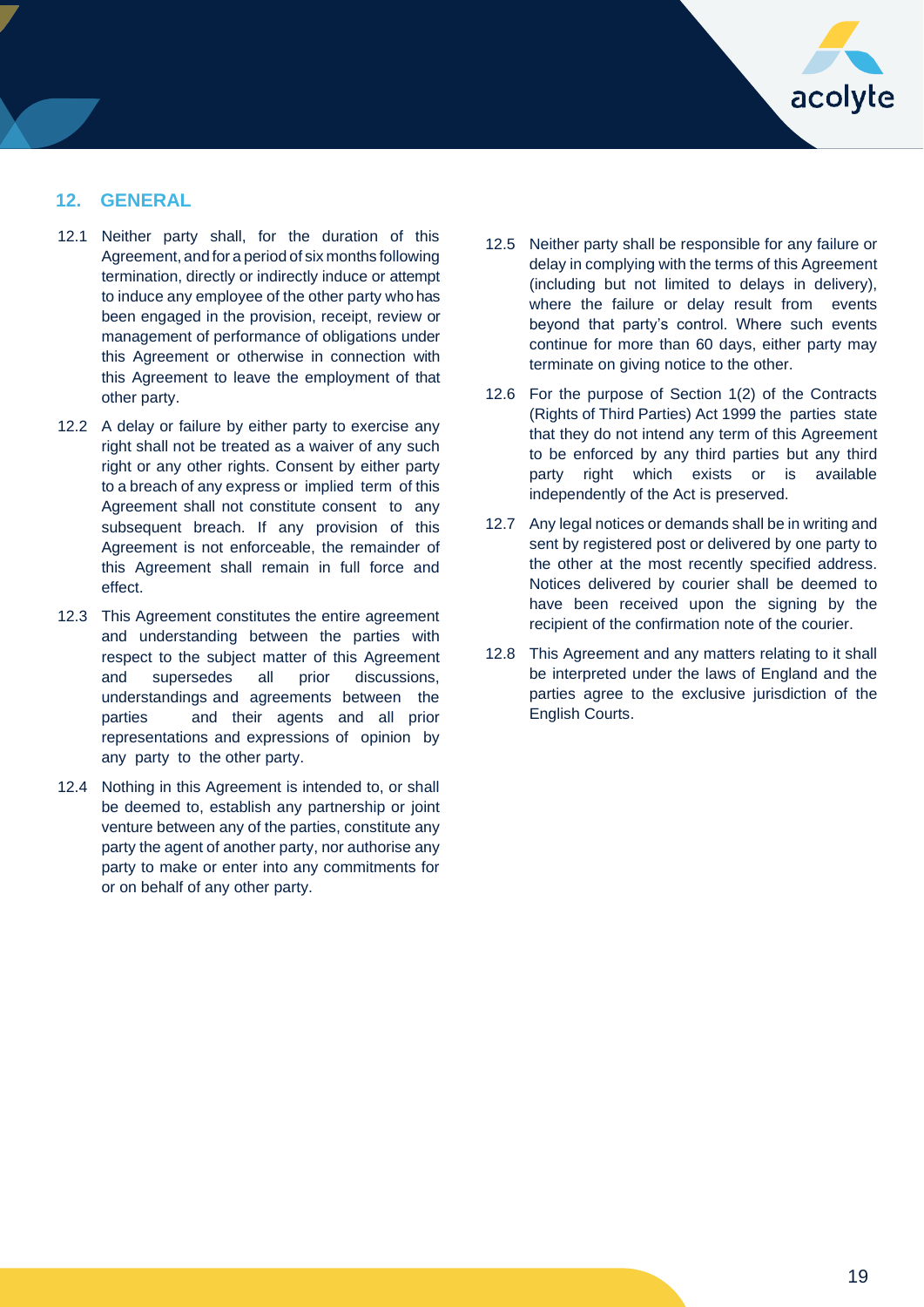

# **SCHEDULE 1**

### SERVICE LEVEL AGREEMENT

Case Priority Levels and Target Response Times.

Acolyte shall use a web-based support desk system to capture support incidents and keep Authorised Users informed at key moments of the support incident lifecycle.

| Case<br><b>Priority Level</b> | <b>Description</b>                                                                                                                                                                                                                                                                                                                                                                             | <b>Target</b><br><b>Response Time</b>                                                                                                   | <b>Target</b><br><b>Resolution Time</b> |
|-------------------------------|------------------------------------------------------------------------------------------------------------------------------------------------------------------------------------------------------------------------------------------------------------------------------------------------------------------------------------------------------------------------------------------------|-----------------------------------------------------------------------------------------------------------------------------------------|-----------------------------------------|
| <b>Critical</b>               | Major application component is down or<br>otherwise unusable via the Application,<br>which impacts ALL Users who are unable to<br>use the Application in the Client's<br>environment and there is no workaround.<br>Web services module is down in production<br>and is affecting major functionality within the<br>Application.                                                               | Acolyte personnel<br>will begin working<br>the issue usually<br>within 1 hour of<br>receipt during<br><b>Normal Business</b><br>Hours.  | <b>4 Business Hours</b>                 |
| <b>High</b>                   | Major application component is down or<br>otherwise unusable via the Application,<br>which impacts an individual User or subset<br>of Users who are unable to use the Acolyte<br>Application in Client's production<br>environment.                                                                                                                                                            | Acolyte personnel<br>will begin working<br>the issue usually<br>within 2 hours of<br>receipt during<br><b>Normal Business</b><br>Hours. | 8 Business Hours                        |
| Medium                        | Major application component is down or otherwise<br>unusable via the Application and there is a<br>workaround.<br>Minor Application component is down or otherwise<br>unusable, but it is not preventing the User from doing<br>his/her job.<br>Any issues defined as Critical or High in production are<br>considered Medium in test environments (test, UAT,<br>sandbox, development, etc.). | Acolyte personnel<br>will usually begin<br>working the issue<br>within 2 hours of<br>receipt during<br><b>Normal Business</b><br>Hours. | 5 Business Days                         |
| Low                           | Cosmetic issues related to the Application.<br>General Client questions.                                                                                                                                                                                                                                                                                                                       | Acolyte personnel<br>will usually begin<br>working the issue<br>within 2 hours of<br>receipt during<br><b>Normal Business</b><br>Hours. | 10 Business Days                        |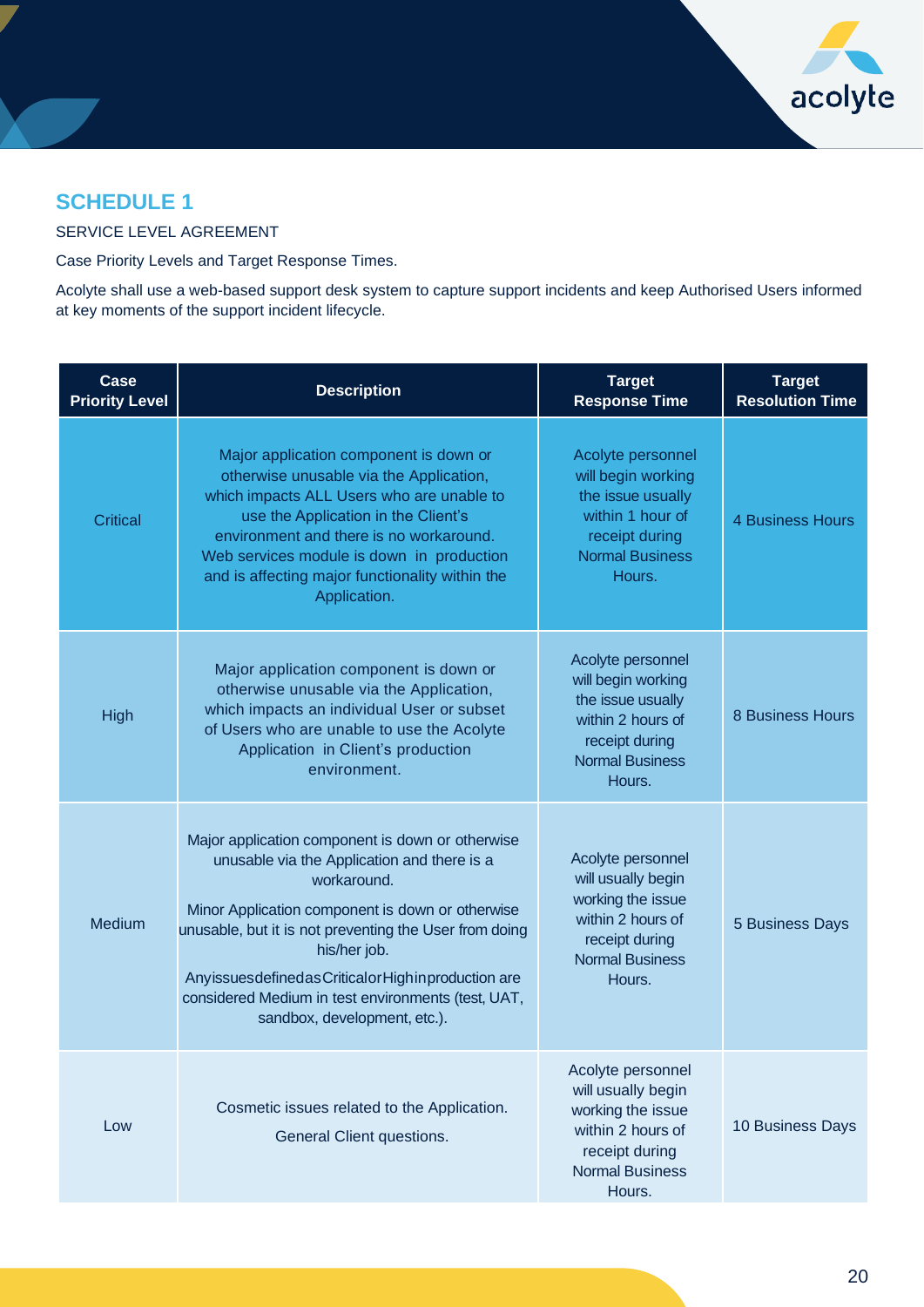

All cases will be prioritised according to the Case Priority Levels above. However, the Client may indicate the importance of their cases within the case priority levels noted above by providing an urgency rating as follows – Urgent, High, Standard. Once the Acolyte support representative has reviewed the case, the case may be re-classified with a different Case Priority Level. Feature requests and other initiatives are not assigned a priority but may be assigned an agreed upon due date.

Initial response times would be in relation to support hours of 9:00 am to 5:00 pm GMT Monday to Friday (Normal Business Hours), so that if an issue is reported outside of those hours the response will be within 1 or 2 hours, depending on 'Case Priority Level' from 09:00 GMT the next Business Day.

## **RESOLUTION TIMES**

Acolyte has a maximum target resolution time by priority levels within the support coverage times, although, we aim to resolve issues much earlier. There are certain circumstances in which the monitoring and recording of resolution times might pause until certain criteria have been met, such as:

- $\blacksquare$  The user has not clearly articulated the problem.
- If the diagnostic team cannot replicate the issue and need further information.
- Acolyte is awaiting a reply from an end user for clarification.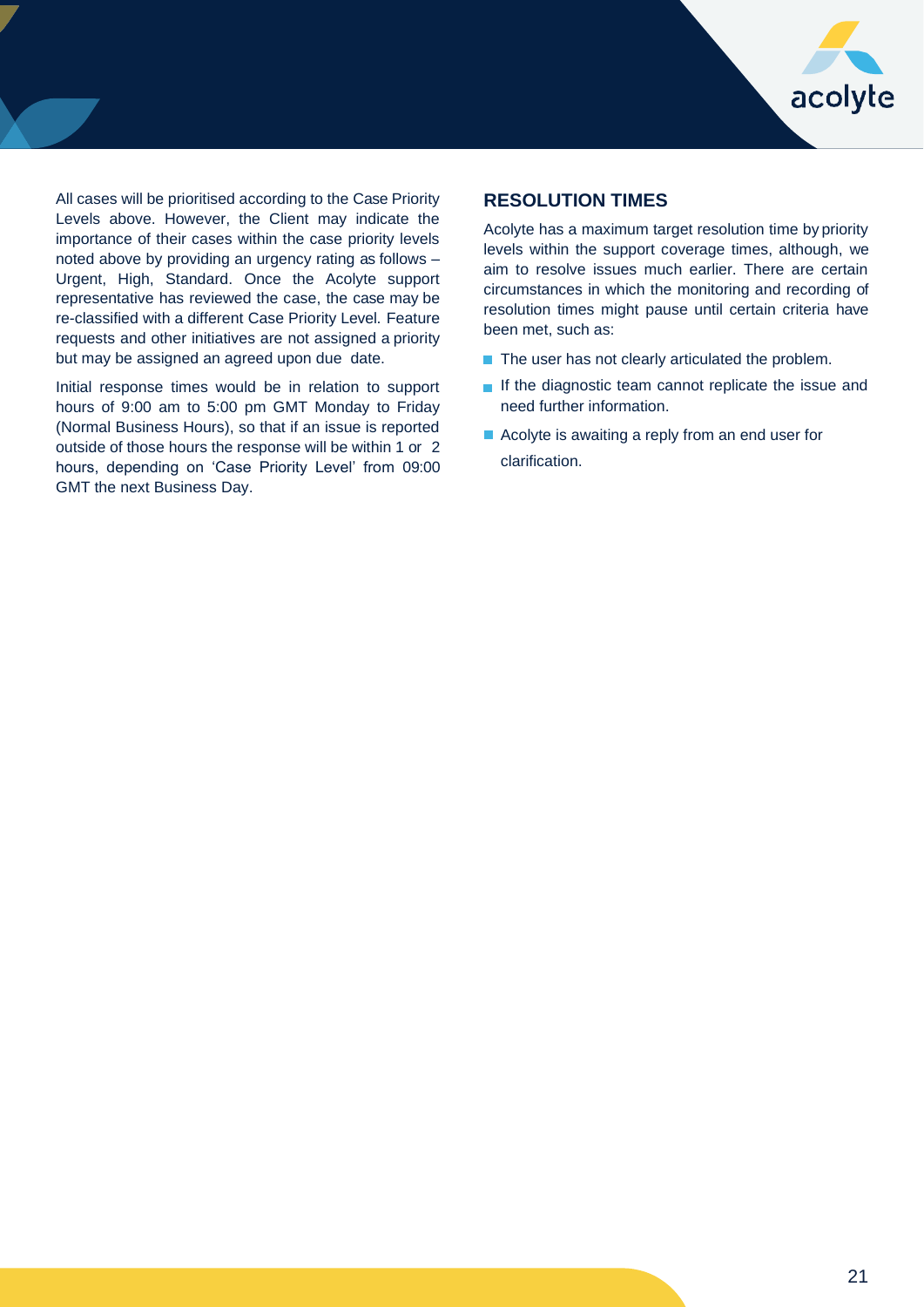

## **SCHEDULE 2**

**It is hereby agreed as follows:**

**This Arrangement lays down the distribution of responsibilities among the parties in connection with the Candidate's personal data processed and shared between them under the Agreement.**

## **1. Definitions**

- 1.1. "Agreement" means Acolyte's Terms of Business.
- 1.2. **"Controller", "Processor", , "Data Subject", "Personal Data", "Personal Data Breach", "Processing" and "Technical and Organisational Measures"** have the meaning as set out in the GDPR and its equivalent provisions in the UK GDPR.
- 1.3. **"Effective Date"** means the day when the Agreement is signed by the parties.
- 1.4. **"Candidate"** means any person who takes part in Acolyte's recruitment process as talent that may be suitable to fill the Client's vacancy.
- 1.5. **"DataProtection Legislation"** means all applicable data protection and privacy legislation in force from time to time in Europe, UK and any country where Candidates are based as relevant, including but not limited to, the GDPR, the UK GDPR, the Data Protection Act 2018, the Privacy and Electronic Communications Directive 2002/58/EC (as updated by Directive 2009/136/EC) and the Privacy and Electronic Communications Regulations 2003 (SI 2003/2426) as amended.
- 1.6. **"Permitted Recipients"** means the parties to the Agreement, the employees of each party, any third parties engaged to perform obligations in connection with the Agreement and this Arrangement and any professional advisors of either party.
- 1.7. **"Personal Data"** means the personal data that may be processed and shared as relevant between the parties under the Agreement. Personal Data shall be confined to the following categories of information relevant to the following categories of data subject:

Candidate's full name, LinkedIn profile, key skills, current job title, current job details, current company, company location, previous positions, job history, education, professional achievements, comments, reasons why they said 'no', CV, age, gender, ethnicity, sexual orientation and disability.

## **2. Compliance with the Data Protection Legislation**

Each party will comply with (and shall ensure that its staff and/or subcontractors comply with) the Data Protection Legislation.

## **3. Transparency duties**

- 3.1. Each party shall be responsible for giving full information to the Candidates whose Personal Data may be processed under the Agreement, pursuant to Articles 13 and 14 GDPR and their equivalent provisions in the UK GDPR. Accordingly, each party shall:
	- a) Create and publish the relevant privacy policies;
	- b) Ensure that such privacy policies are written in clear and plain language and that provide sufficient information to the Candidates in order for them to understand what of their Personal Data is being processed as part of the recruitment process, the circumstances in which it will be processed, the purposes for the data Processing and either the identity with whom the data is shared or a description of the type of organisation that will receive the Personal Data, as well as how data subjects can exercise their requests pursuant to the rights granted by the GDPR and
	- c) Ensure it has all necessary notices in place to enable lawful disclosure or transfer of the Personal Data to the Permitted Recipients in connection with the Agreement and this Arrangement.
- 3.2. Client shall also maintain its own privacy policy and notices as relevant.

#### **4. Data subjects requests**

4.1. Each party shall be responsible for fulfilling the data subjects requests each party receives in connection with the Agreement..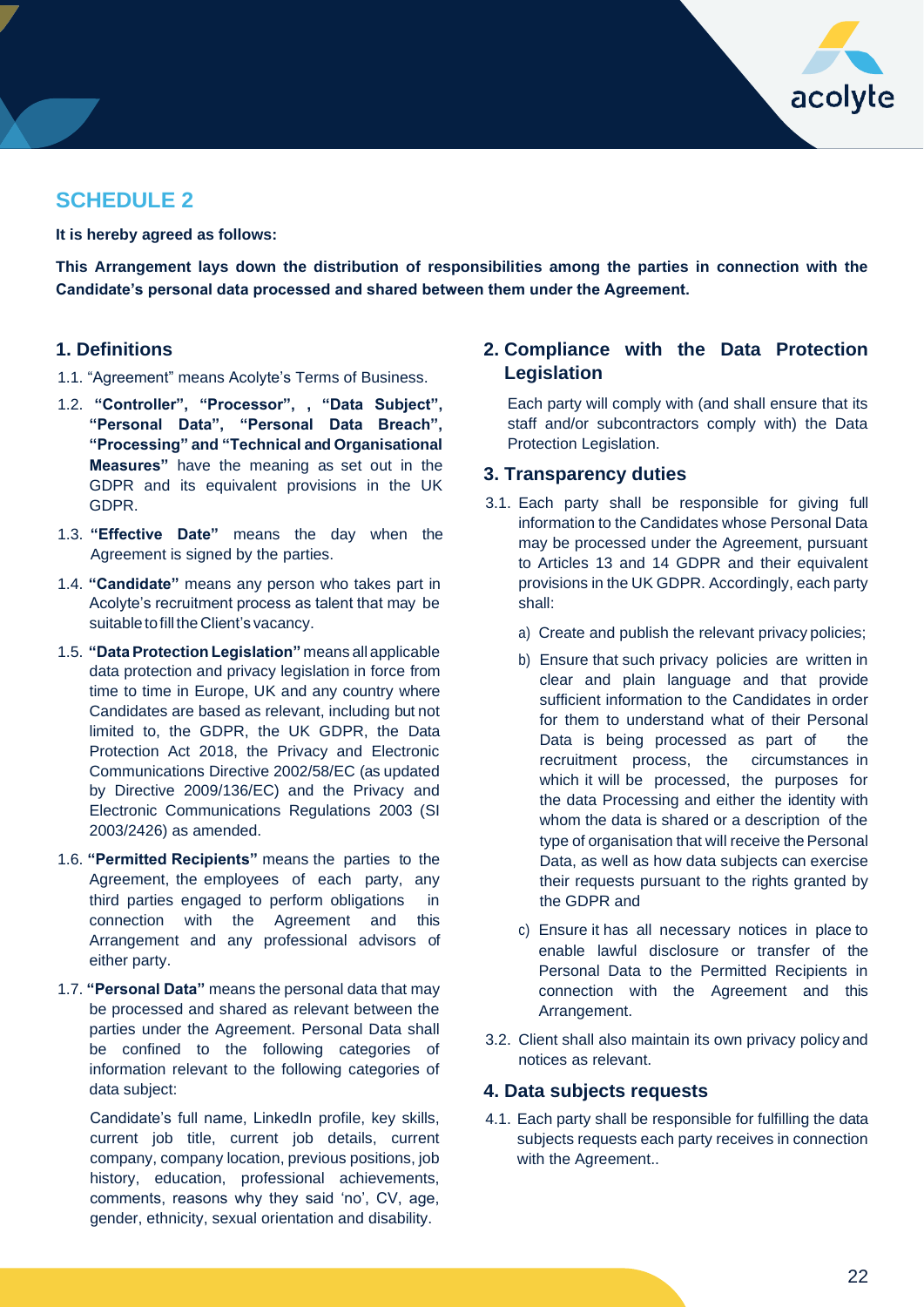

4.2. Where relevant, each party may provide the other party with reasonable assistance in complying with any data subject request each party may receive in connection with the Agreement.

## **5. General data protection principles**

Each party shall comply with the data protection principles as set out in Article 5 GDPR and its equivalent provisions in the UK GDPR. In particular, each party shall:

- a) Process Personal Data lawfully, fairly and in a transparent manner in relation to the Candidates;
- b) Collect Personal Data for specified, explicit and legitimate purposes and not further process it in a manner that is incompatible with those purposes;
- c) Process Personal Data in an adequate and relevant manner which shall be limited to what is necessary in relation to the purposes for which it is processed;
- d) Take any reasonable steps to ensure that Personal Data processed is accurate and kept up to date;
- e) Keep Personal Data in a form which permits identification of data subjects for no longer than is necessary for the performance of the Agreement;
- f) Process Personal Data in a manner that ensures appropriate security of the Personal Data, including protection against unauthorised or unlawful Processing and against accidental loss, destruction or damage, using appropriate Technical and Organisational Measures.

#### **6. Lawfulness of Processing**

Each party shall have a lawful basis pursuant to Article 6 GDPR and its equivalent provisions in the UK GDPR for Processing Personal Data processed and disclosed to the other party under the Agreement.

## **7. Security measures**

Each party shall ensure that it has in place appropriate Technical and Organisational Measures to protect against unauthorised or unlawful Processing of Personal Data and against accidental loss or destruction of, or damage to, Personal Data including inter alia as appropriate:

- a) The pseudonymisation and encryption of personal data;
- b) The ability to ensure the ongoing confidentiality, integrity, availability and resilience of Processing systems and services;
- c) The ability to restore the availability and access to personal data in a timely manner in the event of a physical or technical incident and
- d) A process for regularly testing, assessing and evaluating the effectiveness of Technical and Organisational Measures for ensuring the security of the Processing.

## **8. Notification of a Personal Data Breach to the supervisory authority and to the data subjects.**

The party suffering the data breach will determine on a case by case basis whether the breach shall be notified to the competent supervisory authority and/or the affected data subjects.

## **9. Use of data Processors and subprocessors.**

9.1. The parties are entitled to use data Processors and / or sub-processors in connection with the Agreement.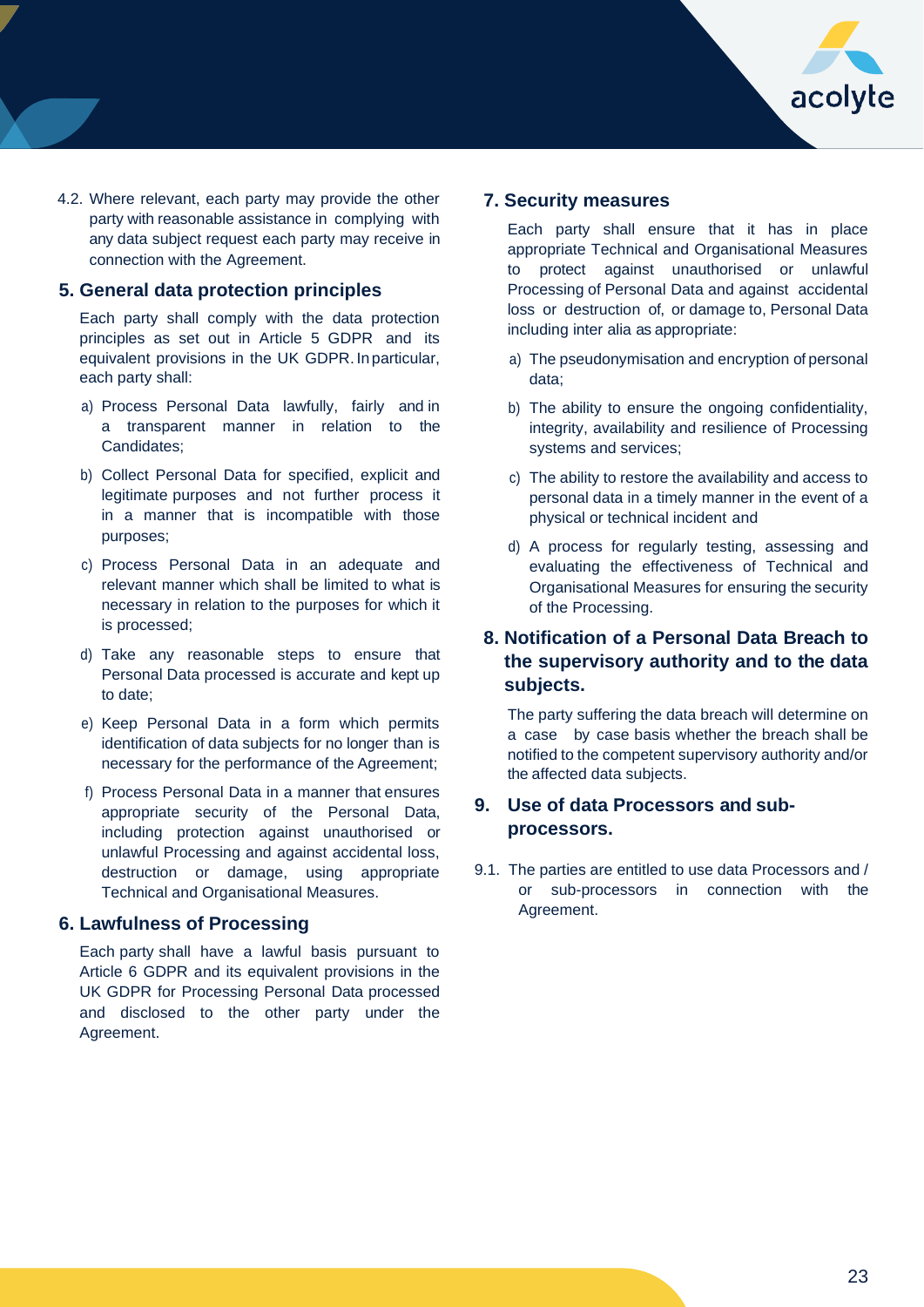

- 9.2 If any data Processors and/or sub-processors are used, each party is responsible for compliance with the requirements of Article 28 GDPR and its equivalent provisions in the UK GDPR. The party using Processors and/or sub-processors shall, inter alia:
	- a) Use only data Processors providing sufficient guarantees to implement appropriate Technical and Organisational Measures in such a manner that Processing will meet the requirements of the GDPR and the UK GDPR and ensure the protection of the Personal Data, rights and freedoms of the data subject and
	- b) Ensure that a valid data Processing agreement has been made between the party as data Controller and the data Processor.

## **10. Transfers of data to third countries.**

- 10.1. The parties may transfer Personal Data to third countries or international organisations where it is necessary for the performance of the Agreement.
- 10.2. At least one of the following safeguards shall be applied:
	- a) Standard Contractual Clauses adopted by the Commission or;
	- b) Binding Corporate Rules set out and approved in accordance with Article 47 GDPR and its equivalent provisions in the UK GDPR.
- 10.3. Any transfer of data to third countries made on the basis of 10.2. shall be subject to a Data Transfer Impact Assessment whereby the parties confirm that:
	- a) The law in the recipient country ensures adequate protection for Personal Data transferred under the Agreement.
	- b) The data subject has enforceable rights and effective legal remedies.
- 10.4. Any mitigation measures identified pursuant to 10.3. shall be implemented as agreed by the parties.
- 10.5. A transfer of personal data to a third country or an international organisation may take place without any of the safeguards above where the Commission has decided that the third country ensures an adequate level of protection.

## **11. Organisation of contact with data subjects and supervisory authorities.**

Each party may be contacted by the data subjects and supervisory authorities with regard to each party's own data processing activities carried out under this Agreement. The parties will decide on a case by case basis how the matters for which they have been contacted shall be handled.